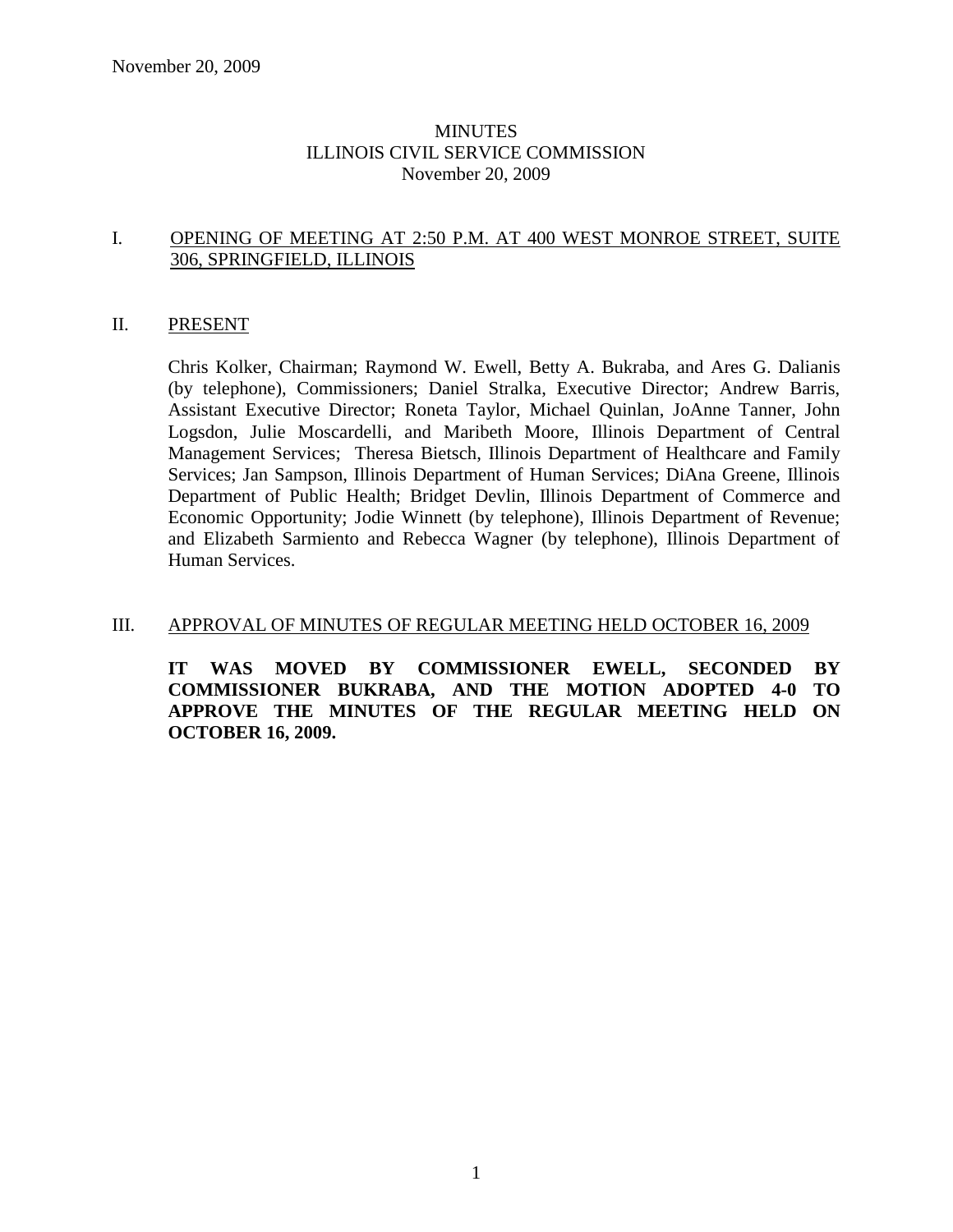#### IV. EXEMPTIONS UNDER SECTION 4d(3) OF THE PERSONNEL CODE

## A. Report on Exempt Positions

| <u>Agency</u>                         | Total<br>Employees | No. of Exempt<br>Positions |
|---------------------------------------|--------------------|----------------------------|
|                                       |                    |                            |
|                                       |                    |                            |
|                                       |                    |                            |
|                                       |                    |                            |
|                                       |                    |                            |
| Children and Family Services 3,084 48 |                    |                            |
|                                       |                    |                            |
|                                       |                    |                            |
|                                       |                    |                            |
|                                       |                    |                            |
|                                       |                    |                            |
|                                       |                    |                            |
|                                       |                    |                            |
|                                       |                    |                            |
|                                       |                    |                            |
|                                       |                    |                            |
|                                       |                    |                            |
|                                       |                    |                            |
|                                       |                    |                            |
|                                       |                    |                            |
|                                       |                    |                            |
|                                       |                    |                            |
|                                       |                    |                            |
|                                       |                    |                            |
|                                       |                    |                            |
|                                       |                    |                            |
|                                       |                    |                            |
|                                       |                    |                            |
|                                       |                    |                            |
|                                       |                    |                            |
|                                       |                    |                            |
|                                       |                    |                            |
|                                       |                    |                            |
|                                       |                    |                            |
|                                       |                    |                            |
|                                       |                    |                            |
|                                       |                    |                            |
|                                       |                    |                            |
|                                       |                    |                            |
|                                       |                    |                            |
|                                       |                    |                            |
|                                       |                    |                            |
|                                       |                    |                            |
|                                       |                    |                            |
|                                       |                    |                            |
|                                       |                    |                            |
|                                       |                    |                            |
|                                       |                    |                            |
|                                       |                    |                            |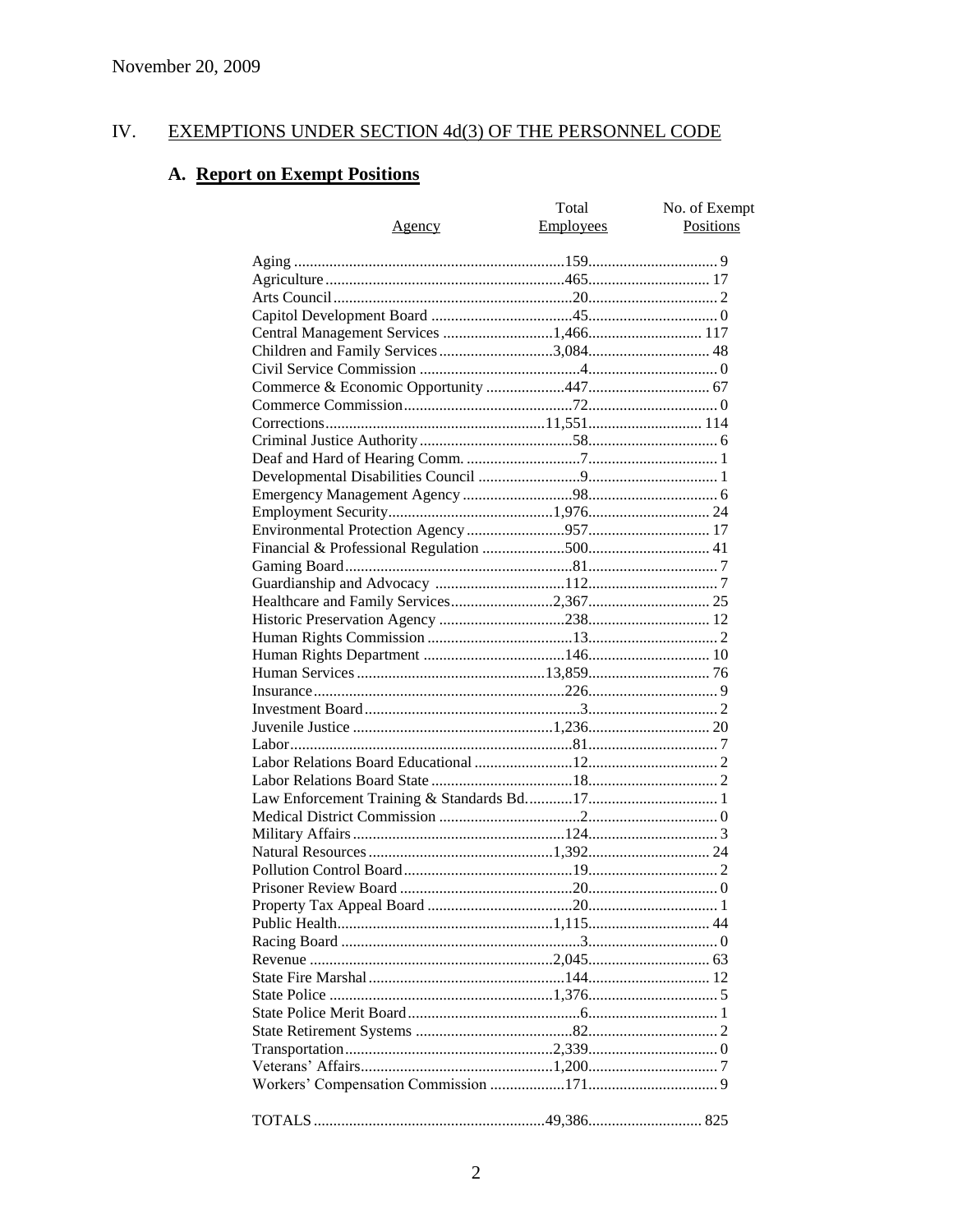### **B. Governing Rule - Jurisdiction B Exemptions**

- a) Before a position shall qualify for exemption from Jurisdiction B under Section 4d(3) of the Personnel Code, the position shall be directly responsible to:
	- 1. The Governor, or
	- 2. A departmental director or assistant director appointed by the Governor, or
	- 3. A board or commission appointed by the Governor, or
	- 4. The head of an agency created by Executive Order, or the director or assistant director of an agency carrying out statutory powers, whose offices are created by the Governor subject to legislative veto under Article V, Section 11, of the Constitution of 1970, which agency head, director, or assistant director may themselves be subject to exemption under Section 4d(3), or
	- 5. In an agency having a statutory assistant director, a deputy director exercising full line authority under the director for all operating entities of the agency, provided the statutory role of assistant director is vacant or is assigned clearly distinct and separate duties from the deputy director and as a colleague to him, or
	- 6. A line position organizationally located between the director and/or assistant director and a subordinate statutorily exempt position(s), provided the position proposed for exemption has line authority over the statutory exempt position(s), or
	- 7. The elected head of an independent agency in the executive, legislative, or judicial branch of government.
- b) If a position meets the above criterion, it must, in addition, be responsible for one or more of the following before it shall be approved as exempt:
	- 1. Directs programs defined by statute and/or departmental, board, or commission policy or possess significant authority when acting in the capacity of a director of programs to bind the agency.
	- 2. Makes decisions in exercising principal responsibility for the determination or execution of policy which fix objectives or state the principles to control action toward operating objectives of one or more divisions, such decisions being subject to review or reversal only by the director, assistant director, board, or commission.
	- 3. Participates in the planning and programming of departmental, board, or commission activities, integrating the plans and projections of related divisions, and the scheduling of projected work programs of those agencies.

\* \* \*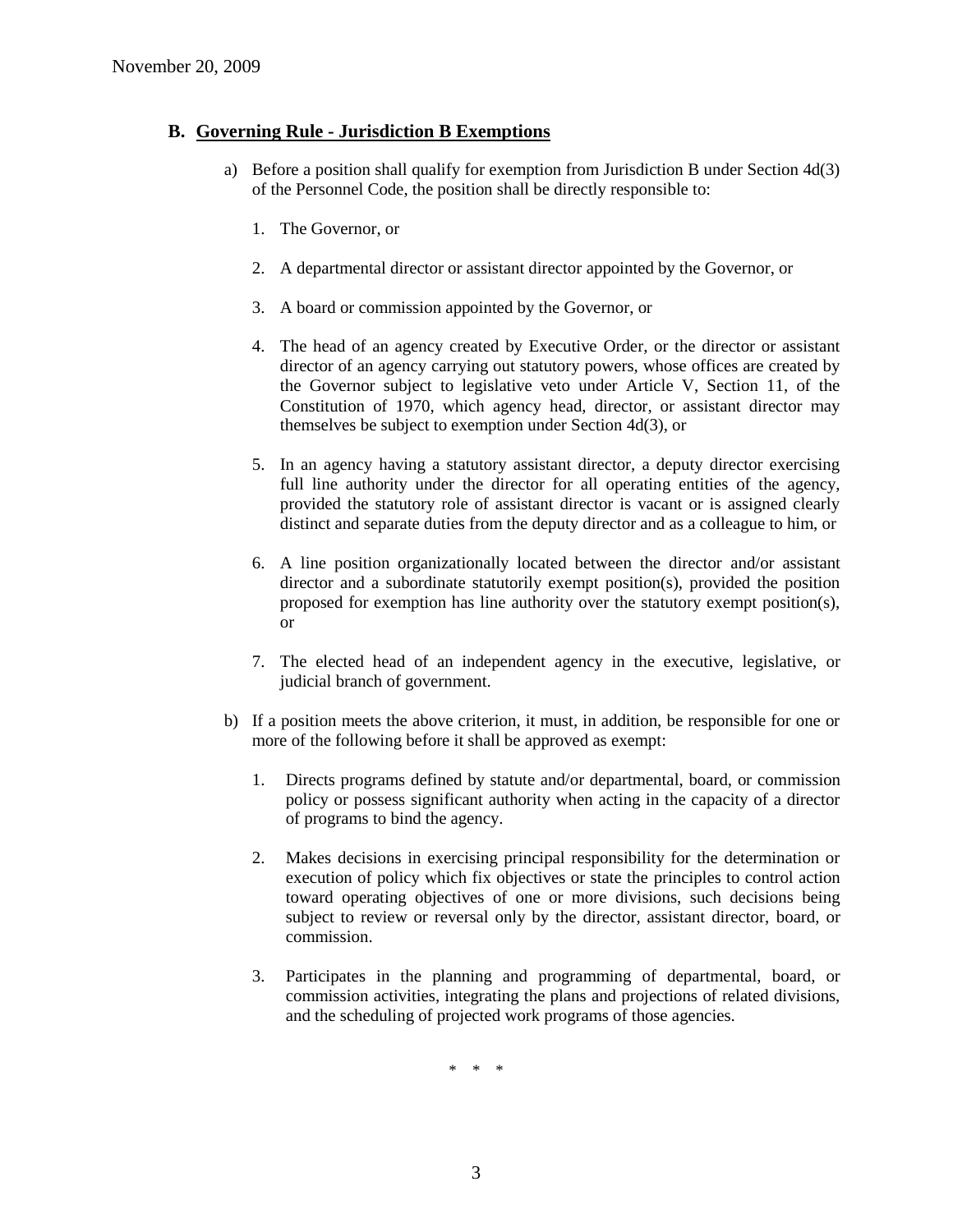### **C. Requests for 4d(3) Exemption and Proposed Rescissions**

Regarding Item C, Executive Director Daniel Stralka reported that this request is for the Division Chief of Disaster Planning and Readiness, a Division of the Office of Preparedness and Response and had been continued from last month, its second continuance. This position reports to the Deputy Director of Preparedness and Response who in turn reports to the agency director. To meet the reporting requirement, this Deputy Director would have to be considered the equivalent of a statutory assistant director.

Staff had indicated to the agency that it was not prepared to recommend approval of this request because of concern that it had overlapping principal policy responsibilities with its superior Deputy Director position. The agency responded just prior to last month's meeting that the Deputy Director has much broader responsibility for the day-to-day details of disaster planning such as drafting and implementing various statewide plans to address such events. The requested position is the one that has principal policy responsibility for the health and medical ramifications of such event. Staff remained concerned with the level of independent responsibility of the requested position since the position description of the Deputy Director position description that it is the position that "coordinates and directs the programmatic efforts of the Division of Disaster Planning." For these reasons, Staff remained unable to recommend approval, and the request was continued to this month.

The agency provided additional information to justify its exemption request. This position represents the Director with authority to bind the agency at numerous high-level interagency commissions or associations that are nationwide in scope. These bodies address a variety of issues related to disaster planning for biohazards, chemical exposure, and other such emergency health threats. The agency also confirmed that this Division Chief position also directly reports to the agency Director in carrying out the position responsibilities. DiAna Greene, Deputy Director of Human Resources, Illinois Department of Public Health, concurred with the Staff presentation. With this further explanation, Staff recommended approval of this request.

Regarding Item D, Executive Director Stralka noted that this request is for the  $\bullet$ Deputy Director of Clinical Operations for the Division of Mental Health of the Department of Human Services and had been continued from last month. This position reports to the Director of the Division of Mental Health who reports to a statutory Assistant Secretary. The Director of Mental Health was for many years an agency Director prior to the consolidation of the various agencies that now constitute the Department of Human Services.

This position is responsible for the clinical operations of the Division of Mental Health. Staff had concerns with overlap with the Division Director position and an Administrator position which is what prompted its continuance last month. Those issues were cleared up by the agency in its explanation that, basically, the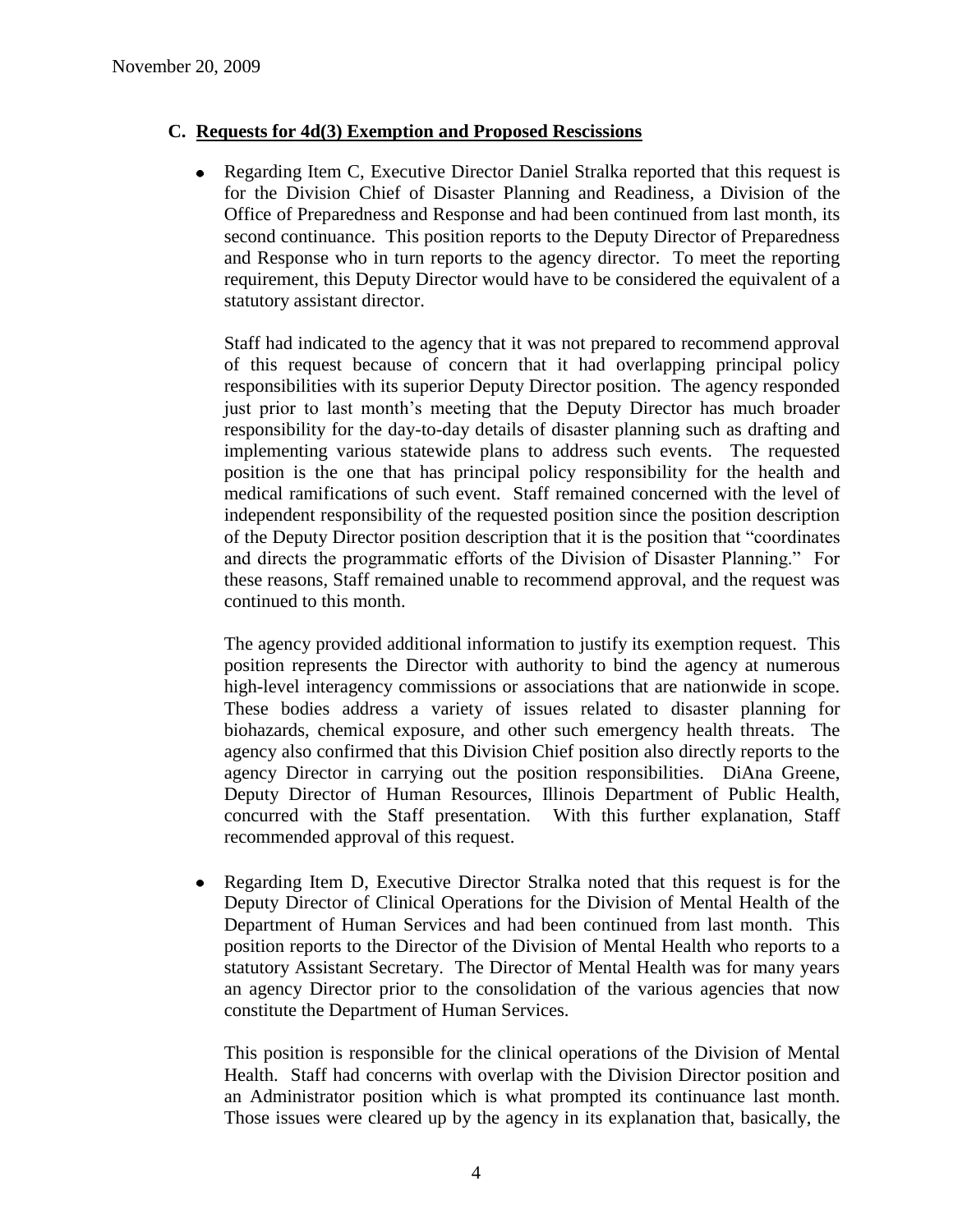Director is the policy formulator while this requested position is the policy implementer. However, Staff then had concerns how this argument co-exists with the seven presently 4d(3) exempt Mental Health Regional Director positions which, according to the agency, administer all mental health services in their respective regions. The agency responded just prior to this meeting that, essentially, this position has principal policy implementation responsibilities intra-agency via the Department of Human Services operated Mental Health Centers and also inter-agency with partner agencies in the State on mental health issues such as the Departments of Corrections, Healthcare and Family Services, and Children and Family Services. The Regional Managers' scope of policy implementation responsibility is more with the independent providers of services throughout their respective regions. This is consistent with an organizational structure proposed by the Department of Human Services back in 2007. Jan Sampson, Human Resources representative for the agency, concurred with the Staff presentation. With this explanation, Staff recommended approval of this request.

- Regarding Item E, Executive Director Stralka explained that this request is  $\bullet$ actually a clarification of a currently exempt position and was placed on the agenda at the request of Commission Staff. It is for the General Counsel position at the Illinois Labor Relations Board, a position which reports to the Director. For unknown reasons which predate all the current commissioners and staff, the Labor Relations Board had two 4d(3) exempt Executive Director positions even though one was historically utilized as its General Counsel. Commission Staff requested that this item be placed on the agenda to comply with what it understood to be a long-standing practice that when a position is clarified so that over 50% of its duties are changed, it will be placed before the Commission to approve its continued exemption. Consistent with past Commission determinations on similar positions, Staff recommended approval of this request.
- $\bullet$ As to Item F, Executive Director Stralka reported that this request is for the Deputy Director of Administrative Operations for the Department of Healthcare & Family Services, a position that reports to the Director. This position was previously before the Commission in August of this year when its exemption was rescinded due to duplicate responsibilities with another 4d(3) exempt position. These overlapping responsibilities have been resolved with a clarification of both positions. This position has principal policy responsibility for a variety of administrative operations in the agency including personnel, fiscal, information technology, and internal auditing. It also participates in the planning of a variety of this agency's programs such as Medicaid and Child Support. Theresa Bietsch, Administrator, Division of Personnel for Healthcare and Family Services, concurred with the Staff presentation. Consistent with past Commission determinations that approved the exemption requests for similar positions, Staff recommended approval of this request.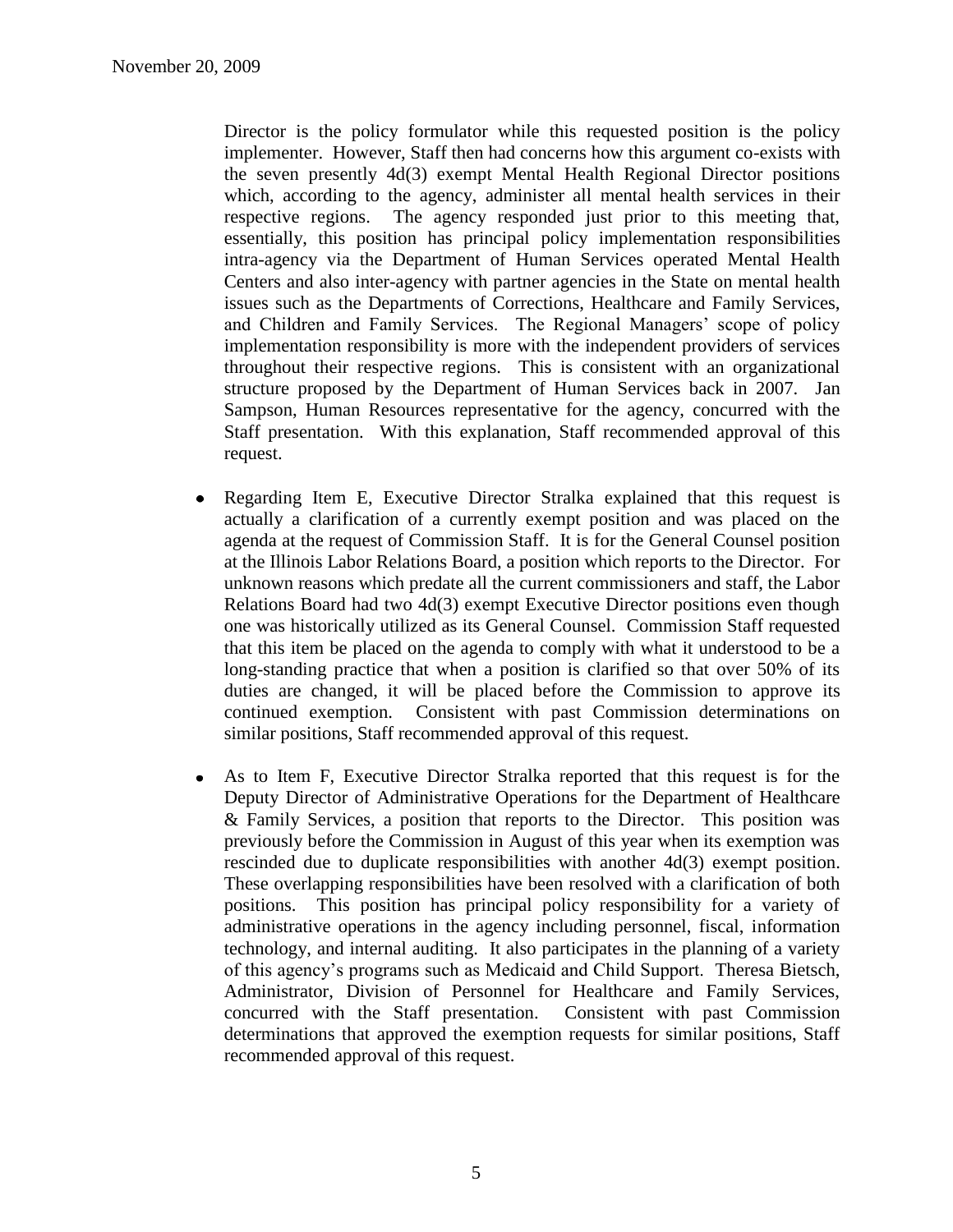### **IT WAS MOVED BY COMMISSIONER, SECONDED BY COMMISSIONER, AND THE MOTION ADOPTED 4-0 TO GRANT AND CONTINUE THE REQUESTS FOR 4D(3) EXEMPTION FOR THE FOLLOWING POSITIONS:**

### **The following 4d(3) exemption requests were granted on November 20, 2009:**

### **C. Illinois Department of Public Health**

| <b>Position Number</b>  | 40070-20-09-200-00-01                            |
|-------------------------|--------------------------------------------------|
| <b>Position Title</b>   | Senior Public Service Administrator              |
| <b>Bureau/Division</b>  | Office of Preparedness & Response                |
| <b>Functional Title</b> | Division Chief for Disaster Planning & Readiness |
| Incumbent               | Vacant                                           |
| Supervisor              | Deputy Director who reports to the Director      |
| Location                | <b>Sangamon County</b>                           |

### **D. Illinois Department of Human Services**

| <b>Position Number</b>  | 40070-10-76-600-00-01                                   |
|-------------------------|---------------------------------------------------------|
| <b>Position Title</b>   | Senior Public Service Administrator                     |
| Bureau/Division         | Division of Mental Health                               |
| <b>Functional Title</b> | Deputy Director for Clinical Operations                 |
| Incumbent               | Vacant                                                  |
| Supervisor              | Director of Mental Health, who reports to the Assistant |
|                         | Secretary who in turn reports to the Secretary          |
| Location                | <b>Sangamon County</b>                                  |

### **E**. **Illinois Labor Relations Board**

| <b>Position Number</b>  | $ 40070 - 50 - 18 - 100 - 20 - 01 $ |
|-------------------------|-------------------------------------|
| <b>Position Title</b>   | Senior Public Service Administrator |
| <b>Functional Title</b> | <b>General Counsel</b>              |
| Incumbent               | Vacant                              |
| Supervisor              | <b>Chairman and Board Members</b>   |
| Location                | <b>Cook County</b>                  |

### **F**. **Illinois Department of Healthcare and Family Services**

| <b>Position Number</b>  | 40070-33-00-010-00-21                         |
|-------------------------|-----------------------------------------------|
| <b>Position Title</b>   | Senior Public Service Administrator           |
| Bureau/Division         | Office of the Director                        |
| <b>Functional Title</b> | Deputy Director for Administrative Operations |
| Incumbent               | Vacant                                        |
| Supervisor              | Director                                      |
| Location                | <b>Cook County</b>                            |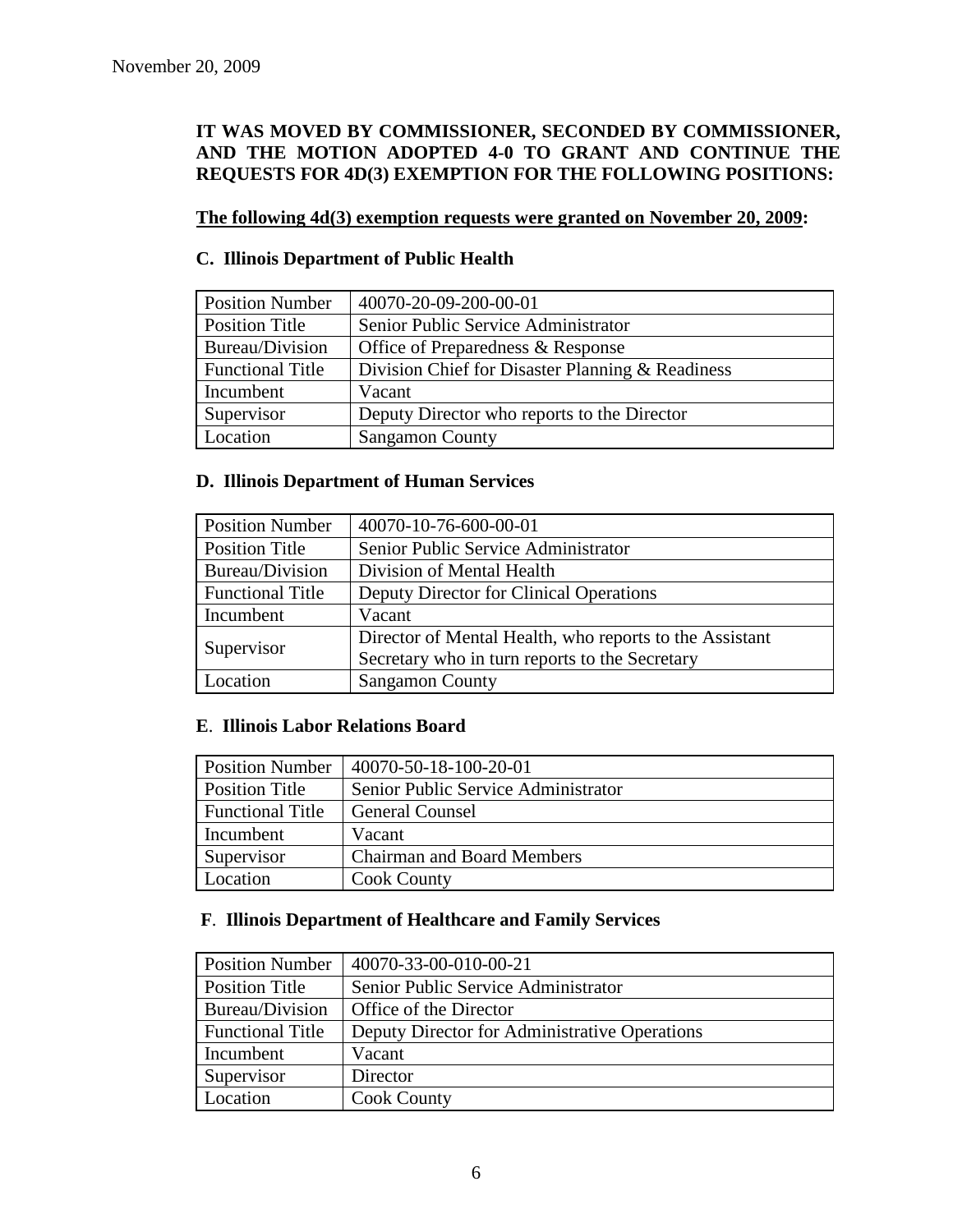### **G**. **Rescissions in accordance with Rule 11(c) of the Rules of the Civil Service Commission (continued from August 21, 2009 meeting)**

As to items G1-G13, Executive Director Daniel Stralka reminded the Commissioners that they were previously discussed at the Commission's August 21, 2009 meeting and continued until today, and that Commission rules provide that rescissions shall be approved only after the Commission has determined that an adequate level of managerial control exists in exempt status which will insure responsive and accountable administrative control of agency programs. It was Commission staff's position that such control exists for all these proposed rescissions.

As to items G1-G5, these are all positions under the Illinois Office of Communication and Information and had been continued to allow Central Management Services to complete its clarifications of these positions and then have Commission staff audit all the Media Administrator positions to ensure that these employees are performing work consistent with their individual position descriptions. While the clarifications are complete, the audit has not yet occurred so Commission Staff recommended that these be continued until the Commission's February 19, 2010 meeting.

As to items G6-G10, these are all Assistant Deputy Director positions in the Department of Commerce and Economic Opportunity and had been continued to obtain additional detail on each position. All these positions are presently vacant, but the agency provided the following additional information to Commission staff:

- $\circ$  Item G6 is filled as of 12/1/09;
- o Item G7 has been filled;
- o Item G8 is expected to be filled by the end of the year;
- o Item G9 is expected to be filled in 2010;
- o Item G10 is expected to be filled by the end of this month.

It was the Staff recommendation that if the Commission is satisfied with the agency's response then it should deny these proposed rescissions, especially items G6 and G7, as they have been filled.

As to items G11-13, these are Department of Human Services' positions. It was noted that Item G12 has been filled by interim appointment so Staff recommended denial of that proposed rescission. As to items G11 and G13, there had been no response from the agency until last night when the Commission received a fax of a letter dated November 4, 2009 from the recently-appointed Secretary that essentially requested additional time for her to review and evaluate the need for these positions. In light of the Secretary's letter, it was the Staff recommendation to continue items G11 and G13.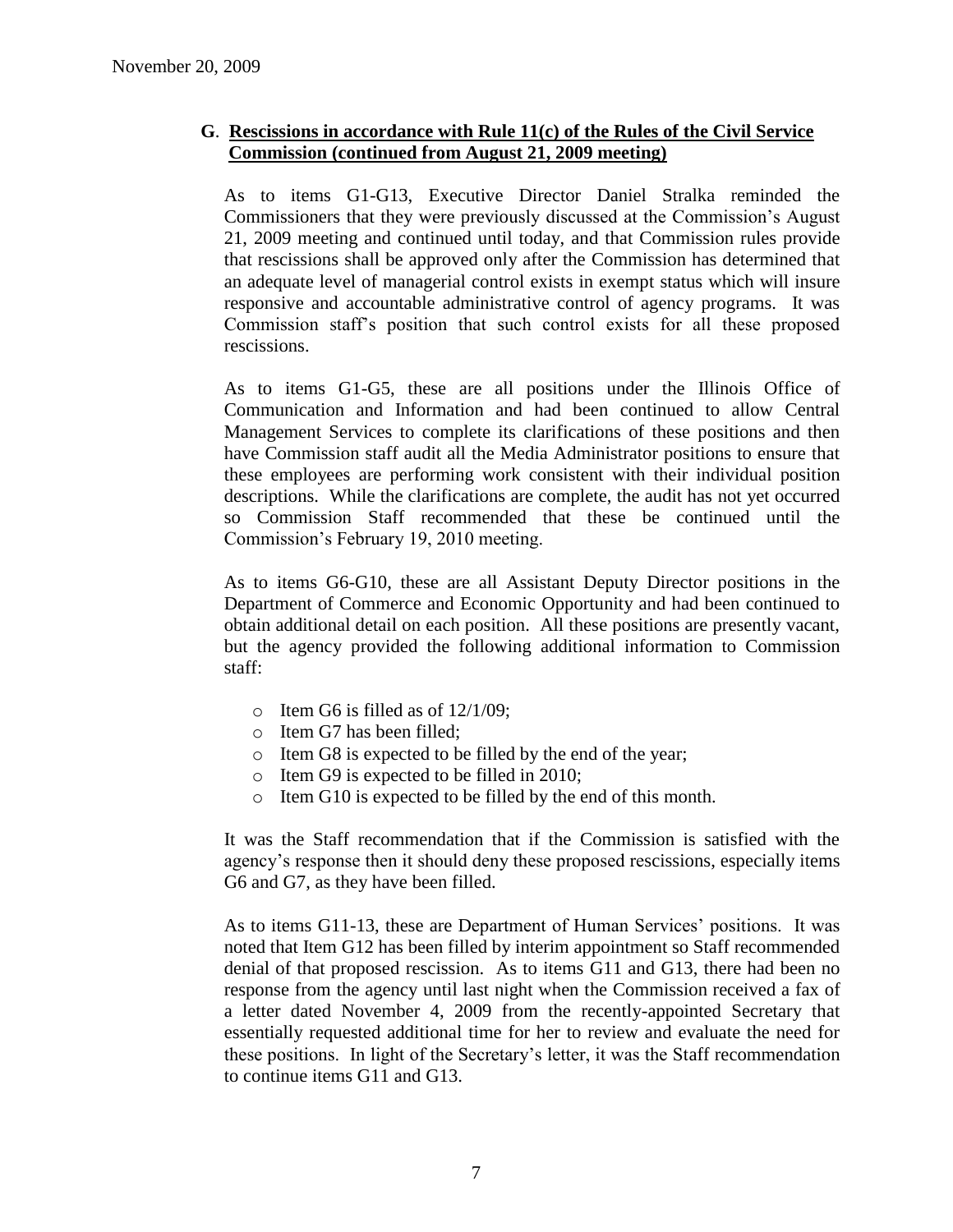**IT WAS MOVED BY COMMISSIONER EWELL, SECONDED BY COMMISSIONER BUKRABA, AND THE MOTION ADOPTED 4-0 TO CONTINUE TO FEBRUARY 19, 2010 AND DENY THE RESCISSION OF 4D(3) EXEMPTION FOR THE FOLLOWING POSITIONS:**

**The following 4d(3) exemption rescissions were continued to February 19, 2010 on November 20, 2009:**

| <b>Item</b>    | <b>Agency</b> | <b>Position Number</b>                    | <b>Functional Title</b>                     |
|----------------|---------------|-------------------------------------------|---------------------------------------------|
| G1             | <b>CMS</b>    | 40070-37-80-100-01-02 Media Administrator |                                             |
| G2             | <b>CMS</b>    | 40070-37-80-100-01-05 Media Administrator |                                             |
| G <sub>3</sub> | <b>CMS</b>    | 40070-37-80-100-01-07 Media Administrator |                                             |
| G <sub>4</sub> | <b>CMS</b>    | 40070-37-80-100-01-08 Media Administrator |                                             |
| G <sub>5</sub> | <b>CMS</b>    | 40070-37-80-100-00-01                     | <b>Statewide Media Relations</b>            |
| G11            | <b>DHS</b>    | 40070-10-00-000-84-01                     | <b>Executive Assistant to the Secretary</b> |
| G13            | <b>DHS</b>    | 40070-10-12-100-00-01                     | <b>Special Management Assistant</b>         |

| The following 4d(3) exemption rescissions were denied on November 20, 2009: |  |  |  |  |  |  |  |  |  |  |
|-----------------------------------------------------------------------------|--|--|--|--|--|--|--|--|--|--|
|-----------------------------------------------------------------------------|--|--|--|--|--|--|--|--|--|--|

| <b>Item</b>    | Agency     | <b>Position Number</b> | <b>Functional Title</b>                              |
|----------------|------------|------------------------|------------------------------------------------------|
| G6             | <b>CEO</b> | 40070-42-10-000-05-01  | Asst. Dep. Dir.-Economic Develop.                    |
| G <sub>7</sub> | <b>CEO</b> | 40070-42-25-000-05-01  | Asst. Dep. Dir.-Tourism                              |
| G8             | <b>CEO</b> | 40070-42-50-000-05-01  | Asst. Dep. Dir.-Community Develop.                   |
| G9             | <b>CEO</b> | 40070-42-60-000-05-01  | Asst. Dep. Dir.-Tech & Industry                      |
| G10            | <b>CEO</b> | 40070-42-70-000-05-01  | Asst. Dep. Dir.-Energy & Recycling                   |
| G12            | <b>DHS</b> |                        | 40070-10-11-200-00-01 Chief, Recruitment & Selection |

### **H**. **Rescissions in accordance with Rule 11(c) of the Rules of the Civil Service Commission**

Executive Director Stralka reminded all present that if the Commission approves the rescission of 4d(3) exempt status for any of these positions, it does not mean that the position is eliminated, only that the position is subject to the merit and fitness provisions of the Personnel Code and Rules. If a position has its exempt status rescinded and an agency subsequently decides that it believes exemption is warranted, there is nothing that prevents it from making a new request for exemption next month.

Prior to addressing Items H1-H37, Executive Director Stralka reviewed the process that occurred prior to this point. The major factor was that they all have been vacant in excess of two years. On October 19, 2009, Staff provided notice to the Director of Central Management Services in accordance with our Rules followed by letters to all affected agency directors notifying them of which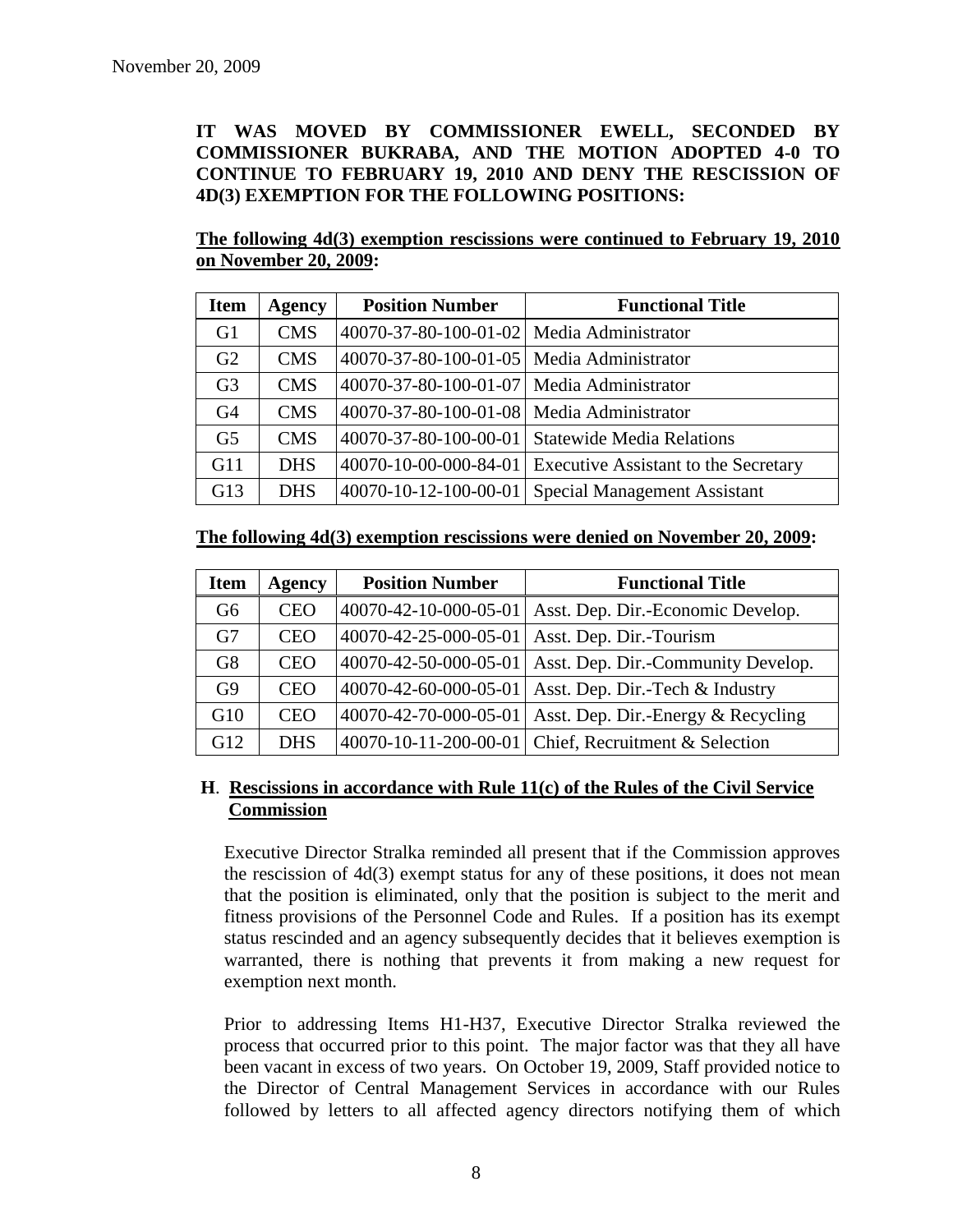positions may be placed on this month's agenda for rescission and why. These notices included 48 positions. Since that time, there have been many telephone calls, e-mails, and correspondence with agency representatives about these proposed rescissions. Many issues were resolved during this initial period with several of these positions so that when it came time to finalize the agenda only 37 positions were included for the Commission to determine if their 4d(3) exemption should be rescinded. These discussions continued to the point that as of this morning Staff is only presenting 19 for consideration of rescission of exemption. Unless otherwise noted during the individual presentations to follow, these positions were all vacant.

Executive Director Stralka then referred to two specific entries on a column marked "CSC Staff Recommendation/Comments" on the proposed rescission list provided to each Commissioner. The first entry is "Rescind – no objection" which means that the agency conceded the rescission of the exemption. That does not mean that the agency agreed to it, only that they elected not to contest it. The second says "Rescind – no response" which means that despite the written notice to the agency and subsequent notifications to Central Management Services, the agency had not responded and Commission Staff still had not received any objection. Staff interpreted this silence to mean that the agency elected not to contest the rescission. These positions set forth below were not further addressed at this time and the Commissioners did not pose any questions. This totals 12 positions as follows:

Items H1, H5, H6, H7, H8, H17, H22, H25, H30, H31, H32, and H36.

Executive Director Stralka noted that as to item H7, Staff had just received a clarified position description indicating that the position had been abolished.

In addition, there were 17 positions in which the Staff recommendation is to deny the proposed rescission for the reasons set forth on the proposed rescission list. These were included on the agenda to show that there can be legitimate and sensible reasons why exempt positions can be vacant for extended periods of time. These positions set forth below were also not further addressed. These positions are as follows:

H2, H3, H9, H10, H11, H12, H13, H14, H15, H16, H20, H26, H27, H28, H33, H34, and H35.

Finally, there were five positions which Staff is recommending be continued until February 19, 2010 as the agencies have represented that the positions are so far along the process to fill them that appointments are imminent or a new agency Director has requested additional time to consider the need for the positions. These positions are as follows:

H18, H19, H23, H24, and H29.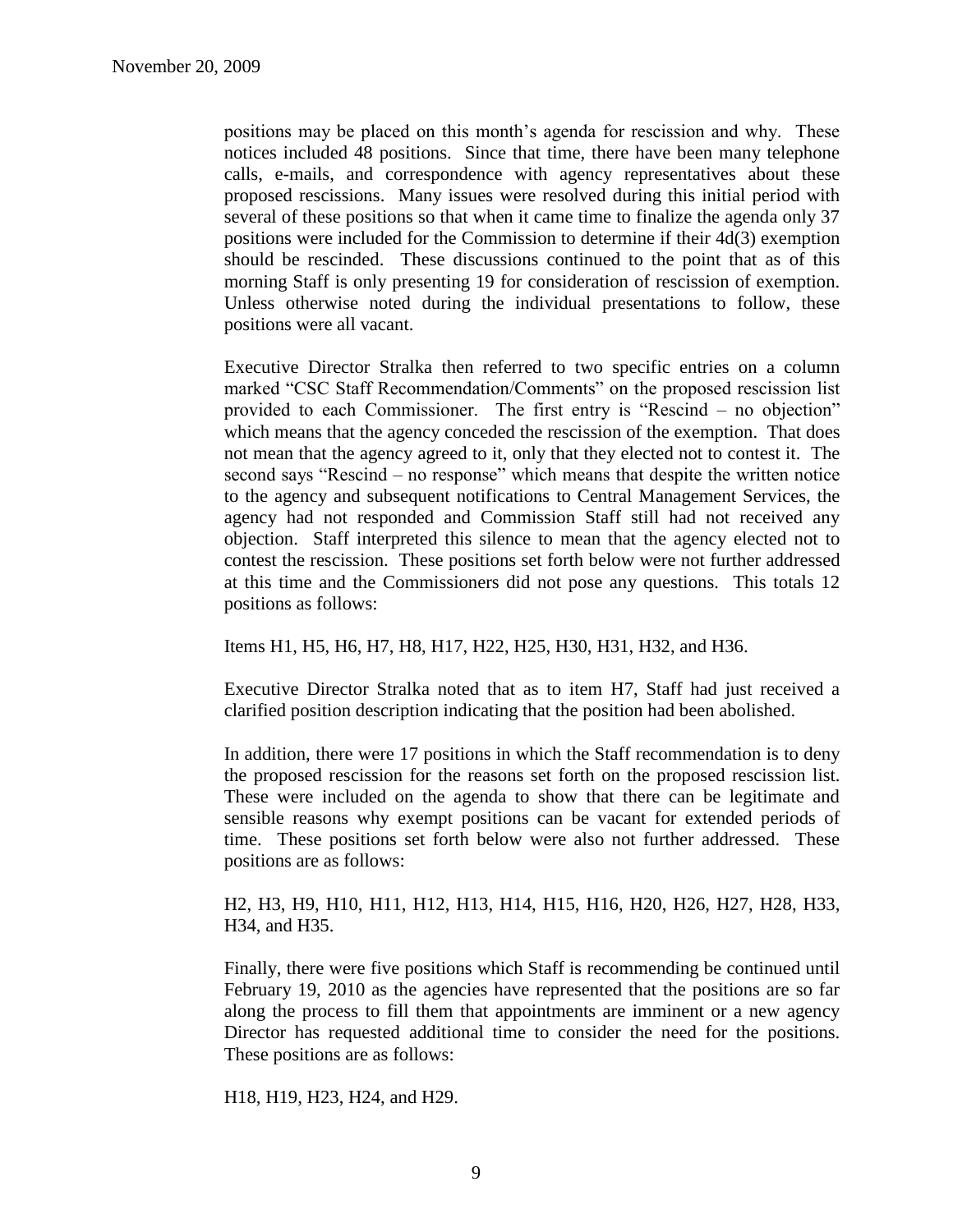That leaves three positions which Staff recommended for rescission but the agency contested. Short summaries of the reasons Staff has recommended rescission were included on the proposed rescission list. These positions are as follows:

- H4: Central Management Services
- H21: Historic Preservation Agency
- H37: Workers' Compensation Commission

As to item H4, Julie Moscardelli, of Bureau of Computers and Communication Services at Central Management Services, requested that the exemption for this position not be rescinded. She indicated that this is an essential position that the agency has been pushing through the epar process and asked at a minimum that it be continued to allow additional time to fill the position. With that presentation, Staff agreed to recommend that this proposed rescission be continued. No objections were raised as to H21 and H37.

### **IT WAS MOVED BY COMMISSIONER EWELL, SECONDED BY COMMISSIONER DALIANIS, AND THE MOTION ADOPTED 4-0 TO CONTINUE TO FEBRUARY 19, 2010, DENY THE RESCISSION, AND TO RESCIND THE 4D(3) EXEMPTION FOR THE FOLLOWING POSITIONS:**

**The following 4d(3) exemption rescissions were continued to February 19, 2010 on November 20, 2009:**

| <b>Item</b>     | <b>Agency</b> | <b>Position Number</b> | <b>Functional Title</b>                                          |
|-----------------|---------------|------------------------|------------------------------------------------------------------|
| H4              | <b>CMS</b>    | 40070-37-13-000-00-01  | <b>BCCS-Telecommunications Manager</b>                           |
| H18             | <b>FPR</b>    | 40070-13-20-400-00-01  | Credit Unions                                                    |
| H19             | <b>FPR</b>    | 40070-13-40-932-00-01  | Chief, Business Prosecutions                                     |
| H <sub>23</sub> | <b>DHS</b>    | 40070-10-76-000-30-01  | Manager-Administrative Services<br><b>Organization Contracts</b> |
| H <sub>24</sub> | <b>INS</b>    | 40070-14-20-000-00-01  | Deputy Director-Workers' Comp. Fraud                             |
| H <sub>29</sub> | <b>DNR</b>    | 40070-12-04-000-00-01  | Executive Dir., World Shooting<br>Complex                        |

#### **The following 4d(3) exemption rescissions were denied on November 20, 2009:**

| <b>Item</b>     | <b>Agency</b> | <b>Position Number</b> | <b>Functional Title</b>                                        |
|-----------------|---------------|------------------------|----------------------------------------------------------------|
| H2              | AG            |                        | 40070-11-01-800-00-01 State Purchasing Officer                 |
| H <sub>3</sub>  | AG            |                        | 40070-11-40-000-00-01   Manager, Agr. Industry Reg.            |
| H <sub>9</sub>  | DOC           |                        | 40070-29-20-111-10-01   Assistant Sup. Jessie "Ma" Houston ATC |
| H10             | DOC           |                        | 40070-29-20-213-10-01 Assistant Sup. Peoria ATC                |
| H11             | DOC           |                        | 40070-29-64-200-00-01   Asst. Warden of Programs-Thomson       |
| H <sub>12</sub> | DOC           |                        | 40070-29-64-300-00-01 Asst. Warden of Operations-Thomson       |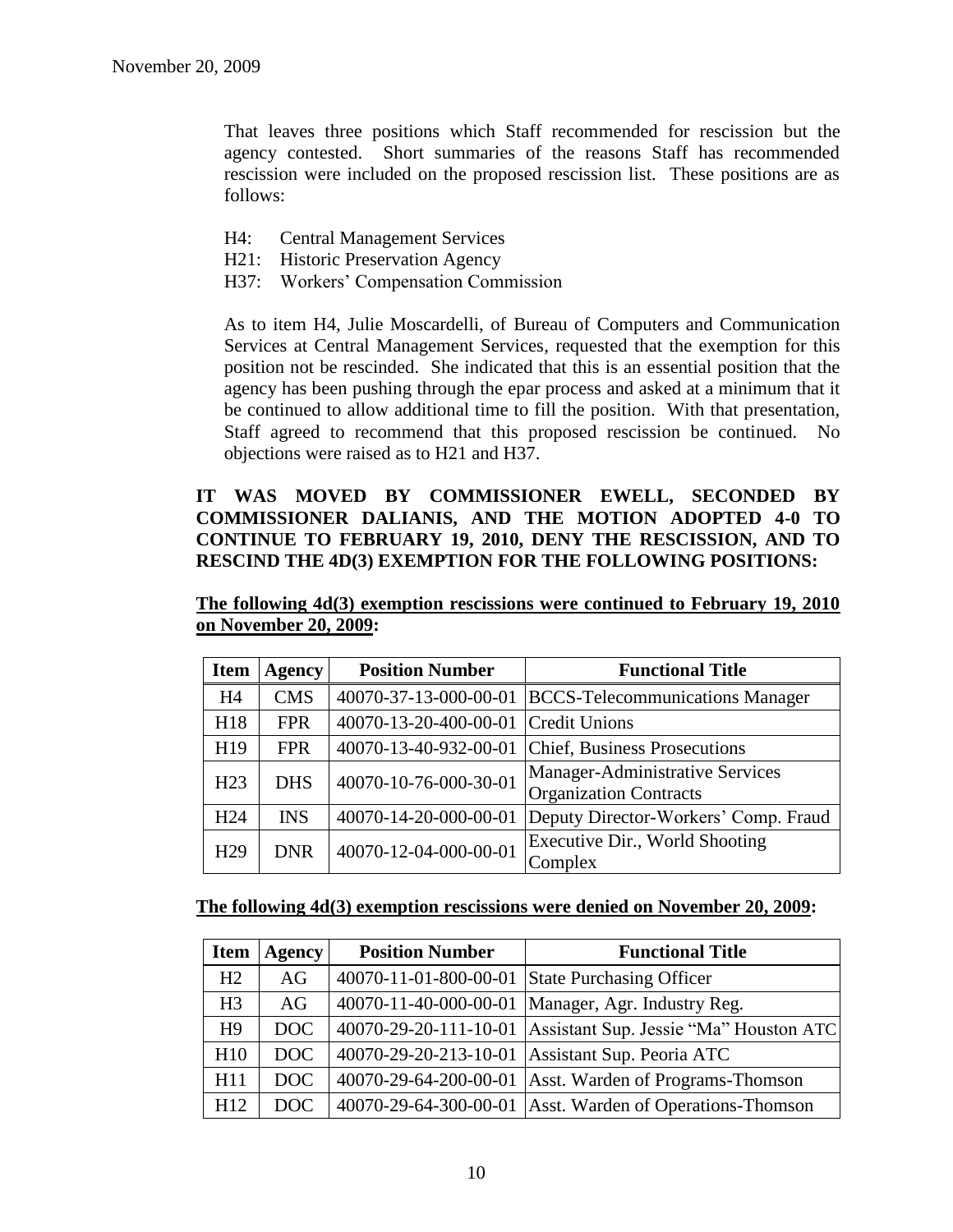| <b>Item</b>     | <b>Agency</b> | <b>Position Number</b> | <b>Functional Title</b>                                           |
|-----------------|---------------|------------------------|-------------------------------------------------------------------|
| H13             | DOC           | 40070-29-82-200-00-01  | Asst. Warden of Programs-Stateville                               |
| H14             | DOC           | 40070-29-86-200-00-01  | Asst. Warden of Programs-Vienna                                   |
| H15             | DOC           | 40070-29-96-300-00-01  | Asst. Warden of Operations-Shawnee                                |
| H <sub>16</sub> | DOC           | 40070-29-99-200-00-01  | Asst. Warden of Programs-Western IL                               |
| H20             | <b>HFS</b>    | 40070-33-05-000-00-61  | Chief, Healthcare Purchasing                                      |
| H <sub>26</sub> | <b>DJJ</b>    | 40070-27-17-300-00-01  | Asst. Warden of Operations-IYC<br>Chicago                         |
| H <sub>27</sub> | <b>DJJ</b>    | 40070-27-20-200-00-01  | Asst. Warden of Programs-Harrisburg                               |
| H <sub>28</sub> | DJJ           | 40070-27-50-300-00-01  | Asst. Warden of Operations-Pere<br>Marquette                      |
| H <sub>33</sub> | <b>DOR</b>    | 40070-25-10-100-00-01  | Administrator-Chicago Admin/Financial<br><b>Services Programs</b> |
| H34             | <b>DOR</b>    | 40070-25-50-000-00-01  | Manager, Tax Enforcement                                          |
| H <sub>35</sub> | <b>DOR</b>    | 40070-25-90-000-01-01  | <b>Associate Director</b>                                         |

# **The following 4d(3) exemptions were rescinded on November 20, 2009:**

| <b>Item</b>     | <b>Agency</b> | <b>Position Number</b> | <b>Functional Title</b>                     |
|-----------------|---------------|------------------------|---------------------------------------------|
| H1              | AG            | 40070-11-01-000-00-02  | Statewide Project Mgr. for Economic         |
|                 |               |                        | Dev. Initiatives                            |
| H <sub>5</sub>  | <b>CMS</b>    | 40070-37-16-450-00-01  | BCCS-Info. Technology                       |
| H <sub>6</sub>  | <b>CMS</b>    | 40070-37-60-000-01-16  | Property Mgmt.-Info. Tech.<br>Administrator |
| H <sub>8</sub>  | DOC           | 40070-29-11-000-00-01  | Deputy CFO & Administrator                  |
| H17             | <b>CJIA</b>   | 40070-50-05-500-00-01  | <b>Chief Information Officer</b>            |
| H21             | <b>HPA</b>    | 40070-48-00-000-00-01  | Deputy Director                             |
| H <sub>22</sub> | <b>DHR</b>    | 40070-49-30-000-00-01  | Manager of Compliance Prog.                 |
| H <sub>25</sub> | <b>INV</b>    | 40070-50-95-000-00-01  | Deputy Director                             |
| H <sub>30</sub> | <b>IPCB</b>   | 40070-50-80-000-00-01  | <b>Executive Director</b>                   |
| H31             | <b>DPH</b>    | 26404-20-50-000-00-02  | Deputy Director, Health Protection          |
| H32             | <b>DOR</b>    | 40070-25-00-100-40-01  | Deputy Director                             |
| H <sub>36</sub> | <b>DOR</b>    | 40070-25-90-200-10-01  | Deputy Director, Events/Sponsorships        |
| H37             | <b>WCC</b>    | 40070-50-37-200-00-01  | <b>Assistant Secretary</b>                  |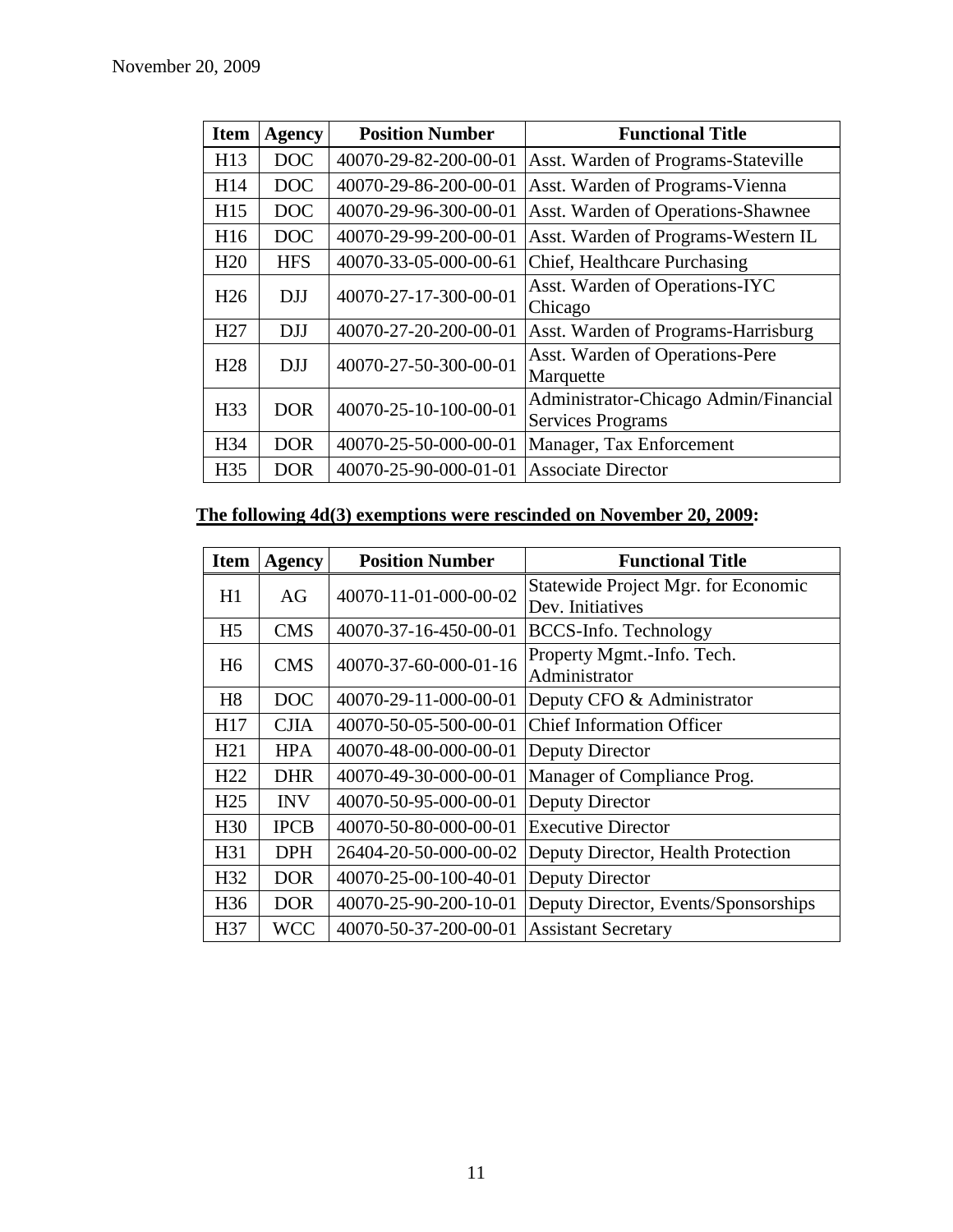### V. CLASS SPECIFICATIONS

### **The following class titles were submitted for creation and revision by the Director of Central Management Services:**

Position Titles:

Police Lieutenant (revise) Clinical Services Supervisor (create) Juvenile Justice Chief of Security (create) Shift Supervisor (create) Forensic Science Administrator 1 (create) Forensic Science Administrator 2 (create)

Staff Analysis: Assistant Executive Director Barris spoke to John Logsdon at Central Management Services regarding the need for the class study and the effect of collective bargaining agreements on the proposed revised and new classes. Logsdon attended the meeting and spoke to the Commissioners about the need for the class study and the proposed changes. Logsdon stated that the Illinois State Employees' Association requested the class study after the Public Service Administrator (PSA) option 7 positions were certified by the Illinois Labor Relations Board (ILRB). Therefore, new pay grades had to be established since the classes were represented by a new bargaining unit. Logsdon stated that the five new classes derived from the PSA class had 186 incumbents in the position. Each of the five classes more accurately described the work to be performed and the responsibilities of each separate class than the previously broadbanded PSA option 7 class that encompassed all 186 positions. Logsdon explained that the new classes were based upon the previous class specifications used before the broadband classification was imposed in 1994. Logsdon also acknowledged that the ILRB decision to certify the PSA class also affected positions in the AFSCME collective bargaining unit and that further requests to the Commission for revisions and/or new classes might be forthcoming.

### **IT WAS MOVED BY COMMISSIONER EWELL, SECONDED BY COMMISSIONER BUKRABA, AND THE MOTION ADOPTED 4-0 TO APPROVE THE REVISION OF THE FOLLOWING CLASS TITLES TO BE EFFECTIVE DECEMBER 1, 2009:**

**Police Lieutenant (revise) Clinical Services Supervisor (create) Juvenile Justice Chief of Security (create) Shift Supervisor (create) Forensic Science Administrator 1 (create) Forensic Science Administrator 2 (create)**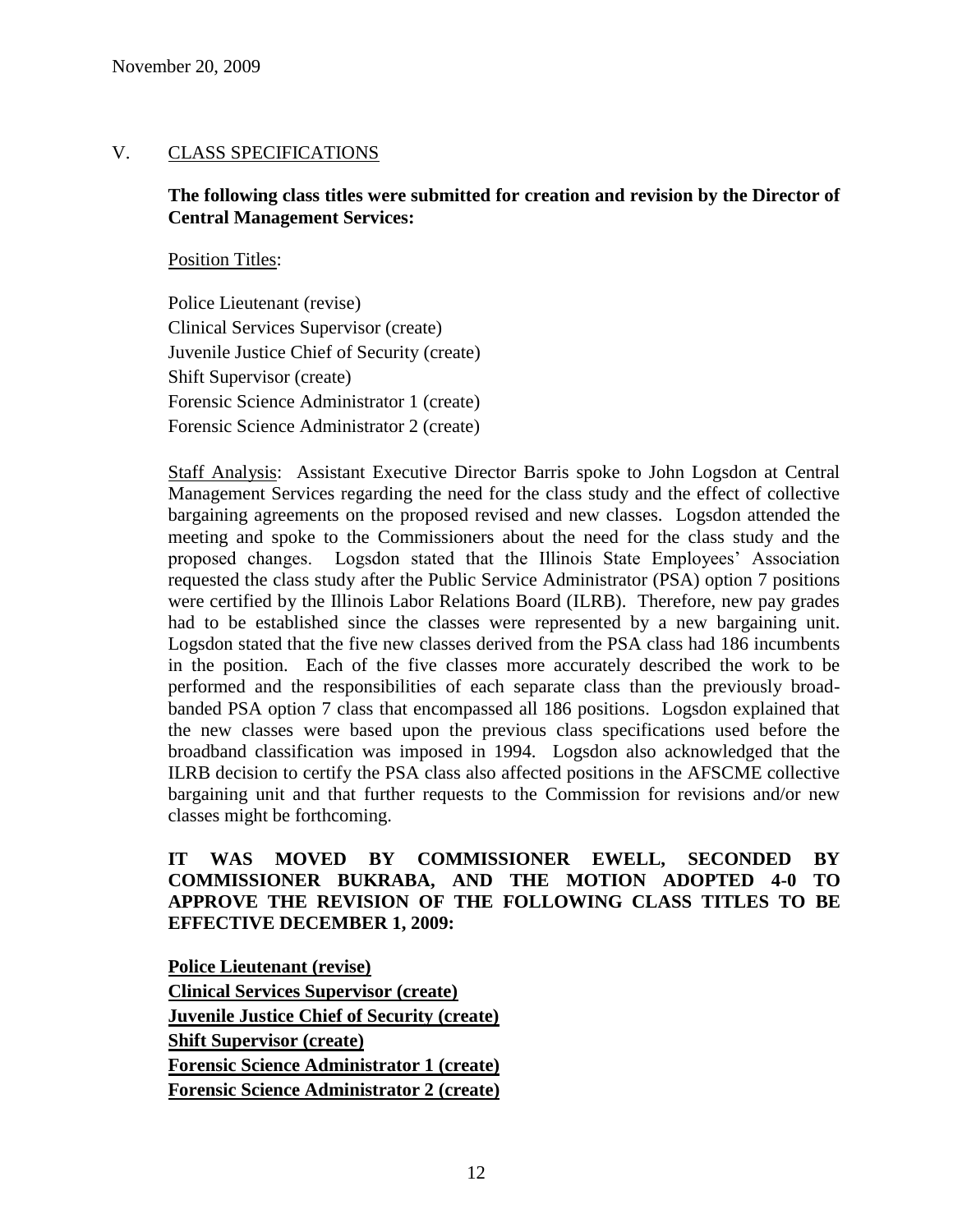**IT WAS MOVED BY COMMISSIONER DALIANIS, SECONDED BY COMMISSIONER BUKRABA, AND THE MOTION ADOPTED 4-0 TO DISAPPROVE ANY CLASS SPECIFICATIONS RECEIVED BY THE COMMISSION NOT CONTAINED IN THIS REPORT TO ALLOW ADEQUATE STUDY.** 

#### VI. MOTION TO GO INTO EXECUTIVE SESSION

**IT WAS MOVED BY COMMISSIONER DALIANIS, SECONDED BY COMMISSIONER BUKRABA, AND BY ROLL CALL VOTE THE MOTION ADOPTED 4-0 TO HOLD AN EXECUTIVE SESSION PURSUANT TO SUBSECTIONS 2(c)(1), 2(c)(4), AND 2(c)(11) OF THE OPEN MEETINGS ACT.** 

| <b>KOLKER</b>   | YES. | <b>EWELL</b>    | YES. |
|-----------------|------|-----------------|------|
| <b>PETERSON</b> |      | <b>DALIANIS</b> | YES. |
| <b>BUKRABA</b>  | YES. |                 |      |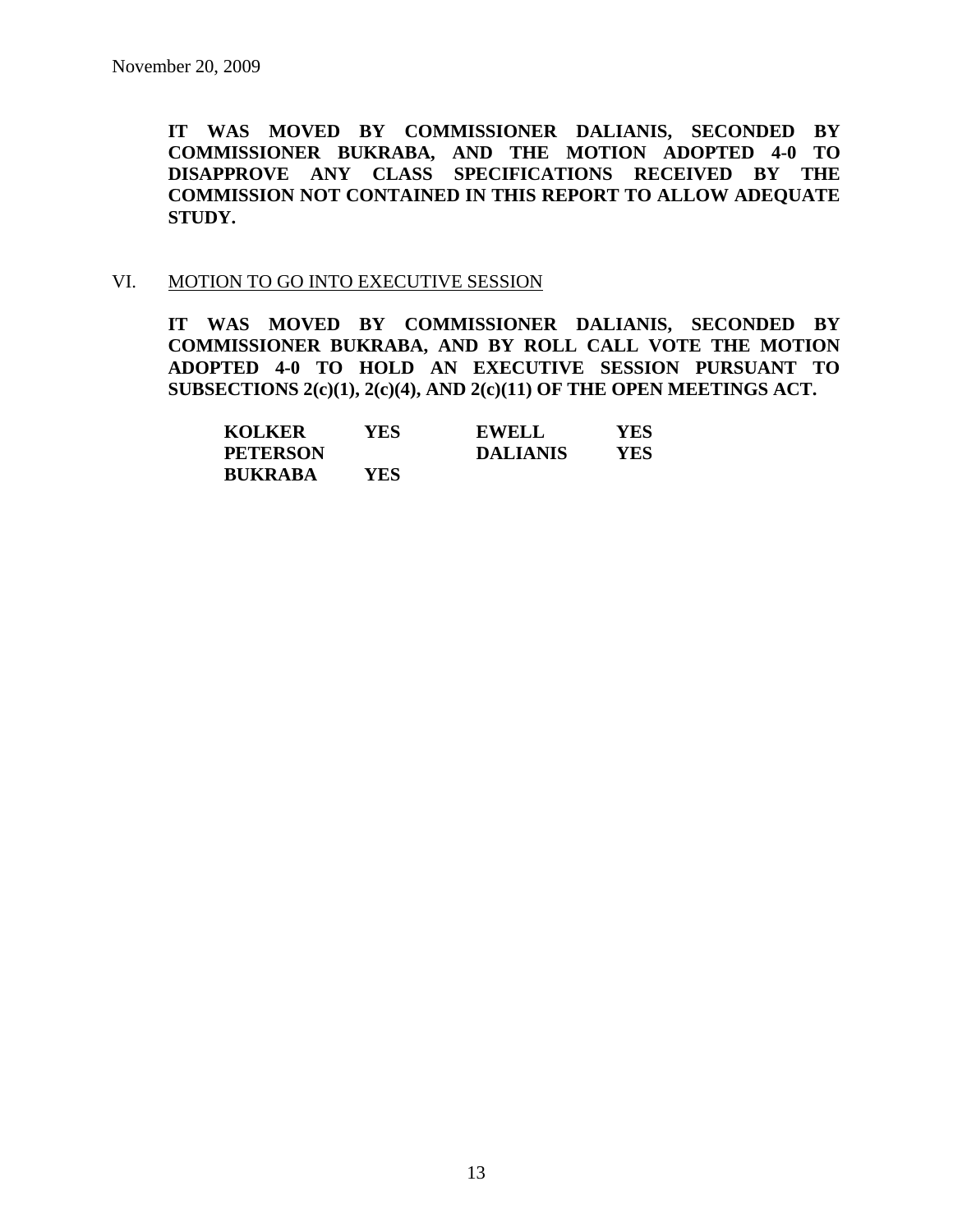### VII. RECONVENE MEETING

Upon due and proper notice the regular meeting of the Illinois Civil Service Commission was reconvened at 400 West Monroe Street, Suite S-901, Springfield, Illinois at 3:31 p.m.

### PRESENT

Chris Kolker, Chairman; Raymond W. Ewell, Betty A. Bukraba, and Ares G. Dalianis (by telephone), Commissioners; Daniel Stralka, Executive Director; and Andrew Barris, Assistant Executive Director.

### VIII. NON-MERIT APPOINTMENT REPORT

The Personnel Code permits non-merit appointments for a limited period of time, i.e., emergency appointments shall not exceed 60 days and shall not be renewed, and positions shall not be filled on a temporary or provisional basis for more than six months out of any twelve-month period. Consecutive non-merit appointments are not violative of the Code, however, they do present a possible evasion of merit principles and should be monitored. Set forth below is the number of consecutive non-merit appointments made by each department. These statistics are from the Department of Central Management Services' Consecutive Non-Merit Report.

| Agency                                | 9/30/09           | 10/31/09 | 10/31/08 |
|---------------------------------------|-------------------|----------|----------|
| Aging                                 |                   |          | 0        |
| Agriculture                           | 5                 |          |          |
| <b>Central Management Services</b>    |                   |          |          |
| <b>Children and Family Services</b>   |                   | 11       |          |
| <b>Employment Security</b>            | 8                 | 6        |          |
| <b>Healthcare and Family Services</b> | 6                 | 4        | 12       |
| <b>Historic Preservation</b>          |                   |          | 0        |
| <b>Human Services</b>                 | 4                 |          |          |
| <b>Investment Board</b>               |                   | 0        |          |
| <b>Natural Resources</b>              | 32                | 36       |          |
| Property Tax Appeal Board             |                   | 0        |          |
| <b>State Fire Marshal</b>             |                   |          |          |
| <b>State Police</b>                   | $\mathbf{\Omega}$ | 0        |          |
| <b>State Retirement Systems</b>       | 0                 | 0        |          |
| Transportation                        | 6                 | 11       | 6        |
| Veteran's Affairs                     |                   | 0        | 5        |
| Workers' Compensation Commission      |                   | 0        | 6        |
| Totals                                |                   | 77       | 48       |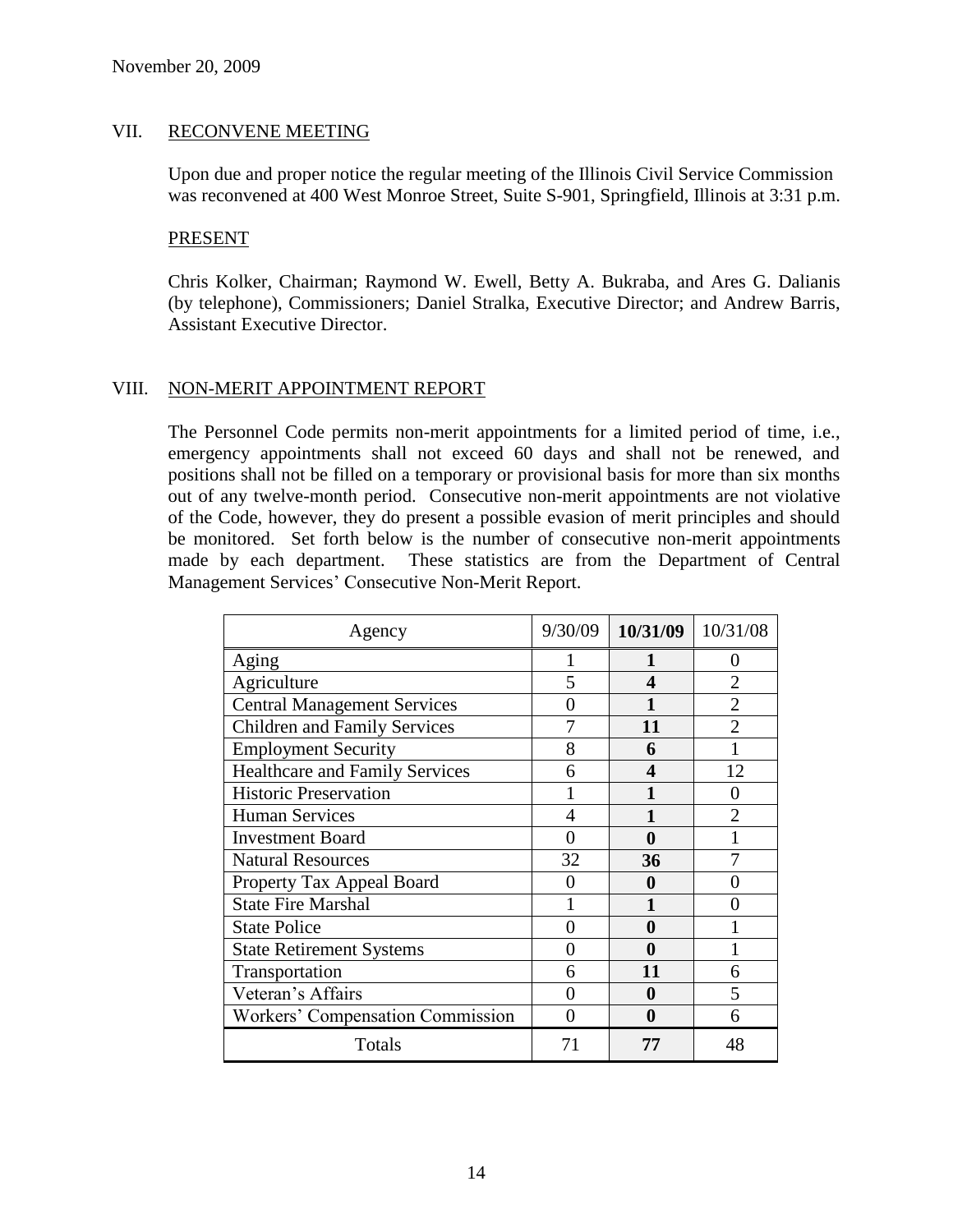### IX. PUBLICLY ANNOUNCED DECISIONS RESULTING FROM APPEAL

### **RULE VIOLATIONS**

#### **RV-7-09, RV-28-09, and RV-29-09<sup>1</sup>**

| Employee    | <b>Britt Weatherford</b>              | <b>Appeal Date</b> | $08/12/08 - 01/22/09$ |
|-------------|---------------------------------------|--------------------|-----------------------|
| Agency      | <b>HFS</b>                            | Decision Date      | 10/27/09              |
| Type        | <b>Rule Violation</b>                 | ALJ                | <b>Andrew Barris</b>  |
| Allegations | Violations of Personnel Code and      | Proposed           | No violation of       |
|             | Rules regarding hiring, salary, over- | Finding            | Personnel Code and    |
|             | time compensation, performance        |                    | Rules.                |
|             | evaluation, and retaliation           |                    |                       |

**IT WAS MOVED BY COMMISSIONER DALIANIS, SECONDED BY COMMISSIONER EWELL, AND BY ROLL CALL VOTE OF 4-0, THE MOTION ADOPTED TO AFFIRM AND ADOPT THE ADMINISTRATIVE LAW JUDGE'S PROPOSED FINDING THAT THE PETITIONER HAD NOT PROVEN BY A PREPONDERANCE OF THE EVIDENCE THAT A VIOLATION OF THE PERSONNEL CODE OR PERSONNEL RULES OCCURRED AS ALLEGED. IT SHOULD BE NOTED THAT THE COMMISSION RECOGNIZES THAT THE PETITIONER RECEIVED A WRITTEN REPRIMAND ON JULY 1, 2009 – AFTER THE ABOVE RULE VIOLATION APPEALS WERE FILED AND THE RESPONDENT HAD AN OPPORTUNITY TO RESPOND TO THE CONSOLIDATED APPEALS ON JUNE 25, 2009. HOWEVER, THE CIVIL SERVICE COMMISSION DOES NOT HAVE JURISDICTION TO ADJUDICATE THE PROPRIETY OF THIS WRITTEN REPRIMAND PURSUANT TO THE RULES OF THE CIVIL SERVICE COMMISSION. HOWEVER, IF THE PETITIONER RECEIVES DISCIPLINE IN THE FORM OF A "REMOVAL, DISCHARGE, DEMOTION, OR SUSPENSION FOR A PERIOD OF MORE THAN 30 DAYS WITHIN A TWELVE-MONTH PERIOD" AS SET FORTH IN SECTION 1.130 OF THE RULES OF THE CIVIL SERVICE COMMISSION AND THE PETITIONER APPEALS THE DISCIPLINE, THE RESPONDENT'S ACTIONS IN IMPOSING SUCH DISCIPLINE WILL BE EXAMINED BY THE COMMISSION.**

| <b>KOLKER</b>   | YES | <b>EWELL</b>    | YES |
|-----------------|-----|-----------------|-----|
| <b>PETERSON</b> |     | <b>DALIANIS</b> | YES |
| <b>BUKRABA</b>  | YES |                 |     |

 $\overline{a}$ 

 $1$  RV-7-09, RV-28-09, and RV-29-09 were consolidated on May 5, 2009.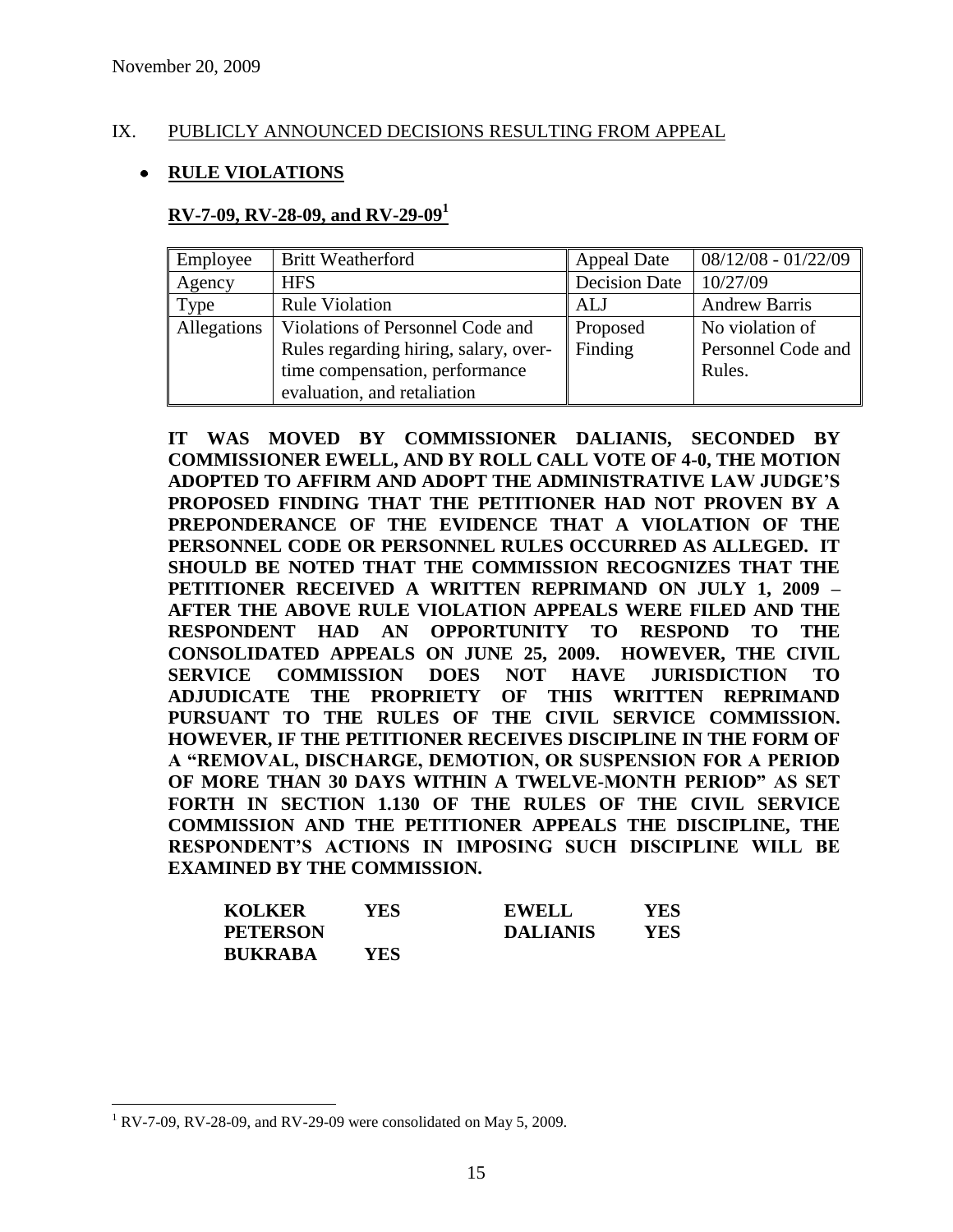### **DECLARATORY RULING**

### **DR-12-09**

| Employee  | <b>Britt Weatherford</b>  | <b>Appeal Date</b>      | 09/23/08                |
|-----------|---------------------------|-------------------------|-------------------------|
| Agency    | <b>HFS</b>                | <b>Decision Date</b>    | 10/27/09                |
| Type      | <b>Declaratory Ruling</b> | AIJ                     | <b>Andrew Barris</b>    |
| Ruling    | To be allowed union       | <b>Proposed Finding</b> | Request for declaratory |
| Requested | representation at his     | for Declaratory         | ruling is denied.       |
|           | performance evaluation    | Ruling                  |                         |

**IT WAS MOVED BY COMMISSIONER DALIANIS, SECONDED BY COMMISSIONER EWELL, AND BY ROLL CALL VOTE OF 4-0, THE MOTION ADOPTED TO AFFIRM AND ADOPT THE ADMINISTRATIVE LAW JUDGE'S PROPOSED FINDING THAT THE REQUEST FOR DECLARATORY RULING IS DENIED BECAUSE THE PETITIONER FAILED TO SPECIFY AN APPLICABLE SECTION OF THE PERSONNEL CODE OR PERSONNEL RULES OVER WHICH THE COMMISSION HAS THE AUTHORITY TO ISSUE SUCH A RULING.**

| <b>KOLKER</b>   | YES. | <b>EWELL</b>    | YES |
|-----------------|------|-----------------|-----|
| <b>PETERSON</b> |      | <b>DALIANIS</b> | YES |
| <b>BUKRABA</b>  | YES. |                 |     |

**RULE VIOLATION**

### **RV-35-09**

| Employee    | <b>DeMarco Nichols</b>          | <b>Appeal Date</b>   | 04/03/08             |
|-------------|---------------------------------|----------------------|----------------------|
| Agency      | <b>DOT</b>                      | <b>Decision Date</b> | 10/27/09             |
| Type        | <b>Rule Violation</b>           | ALJ                  | <b>Andrew Barris</b> |
| Allegations | Violation of Personnel Code and | Proposed             | No violation of      |
|             | Rules regarding administrative  | Finding              | Personnel Code and   |
|             | leave and discharge             |                      | Rules.               |

**IT WAS MOVED BY COMMISSIONER DALIANIS, SECONDED BY COMMISSIONER EWELL, AND BY ROLL CALL VOTE OF 4-0, THE MOTION ADOPTED TO AFFIRM AND ADOPT THE ADMINISTRATIVE LAW JUDGE'S PROPOSED FINDING THAT THE PETITIONER HAS NOT PROVEN BY A PREPONDERANCE OF THE EVIDENCE THAT A VIOLATION OF THE PERSONNEL CODE OR PERSONNEL RULES OCCURRED.**

| <b>KOLKER</b>   | YES  | <b>EWELL</b>    | YES |
|-----------------|------|-----------------|-----|
| <b>PETERSON</b> |      | <b>DALIANIS</b> | YES |
| <b>BUKRABA</b>  | YES. |                 |     |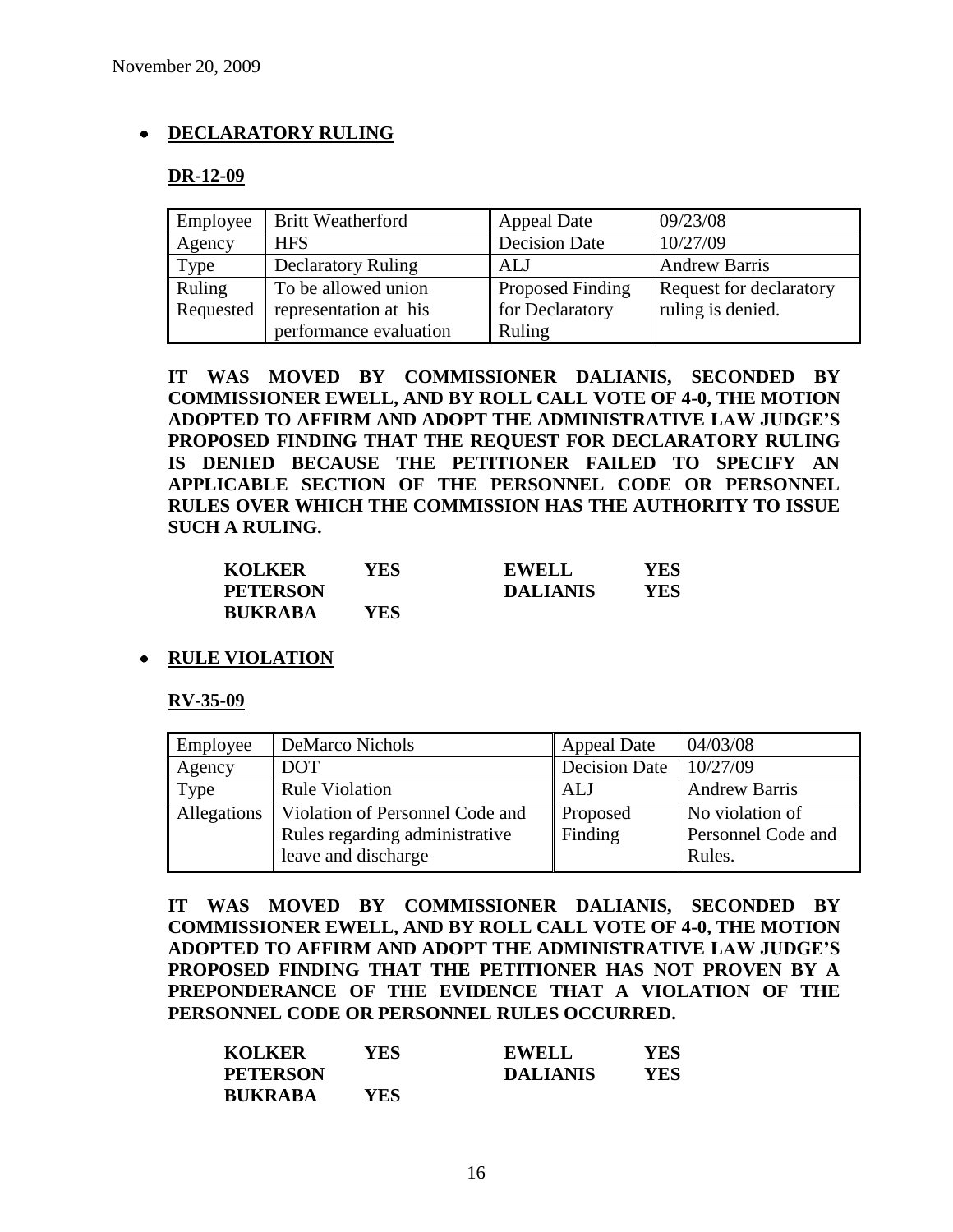### X. APPEALS DISPOSED OF WITHOUT DECISION ON THE MERITS

### **DISMISSED**

### **DA-40-09**

| Employee  | Kerrie Petzo                                                                                                                      | <b>Appeal Date</b>      | 05/26/09                                                             |
|-----------|-----------------------------------------------------------------------------------------------------------------------------------|-------------------------|----------------------------------------------------------------------|
| Agency    | <b>CMS</b>                                                                                                                        | <b>Decision Date</b>    | 11/05/09                                                             |
| Type      | Discharge                                                                                                                         | ALJ                     | Daniel Stralka                                                       |
| Change(s) | Failure to complete audits;<br>failure to provide status updates<br>on audits after receiving<br>direction; unauthorized absences | Recommended<br>Decision | Dismissed subject to<br>Commission approval;<br>withdrawn (settled). |

### **DA-7-10**

| Employee  | Rockeya L. Robinson              | <b>Appeal Date</b>      | 09/08/09                                                |
|-----------|----------------------------------|-------------------------|---------------------------------------------------------|
| Agency    | <b>DHS</b>                       | <b>Decision Date</b>    | 10/19/09                                                |
| Type      | Discharge                        | ALJ                     | Daniel Stralka                                          |
| Change(s) | Conduct unbecoming;<br>tardiness | Recommended<br>Decision | Dismissed subject to Commission<br>approval; withdrawn. |

### **S-14-10**

| Employee  | Corey D. Gray                         | <b>Appeal Date</b>      | 10/29/09                                                |
|-----------|---------------------------------------|-------------------------|---------------------------------------------------------|
| Agency    | <b>DHS</b>                            | <b>Decision Date</b>    | 11/06/09                                                |
| Type      | Suspension                            | ALJ                     | Daniel Stralka                                          |
| Change(s) | Refusal to work<br>mandatory overtime | Recommended<br>Decision | Dismissed subject to Commission<br>approval; withdrawn. |

**IT WAS MOVED BY COMMISSIONER DALIANIS, SECONDED BY COMMISSIONER BUKRABA, AND BY ROLL CALL VOTE OF 4-0, THE MOTION ADOPTED TO AFFIRM AND ADOPT THE ADMINISTRATIVE LAW JUDGE'S RECOMMENDED DECISIONS TO DISMISS THE APPEALS OF KERRIE PETZO, ROCKEYA ROBINSON, AND COREY GRAY.**

| <b>KOLKER</b>   | YES. | <b>EWELL</b>    | YES |
|-----------------|------|-----------------|-----|
| <b>PETERSON</b> |      | <b>DALIANIS</b> | YES |
| <b>BUKRABA</b>  | YES  |                 |     |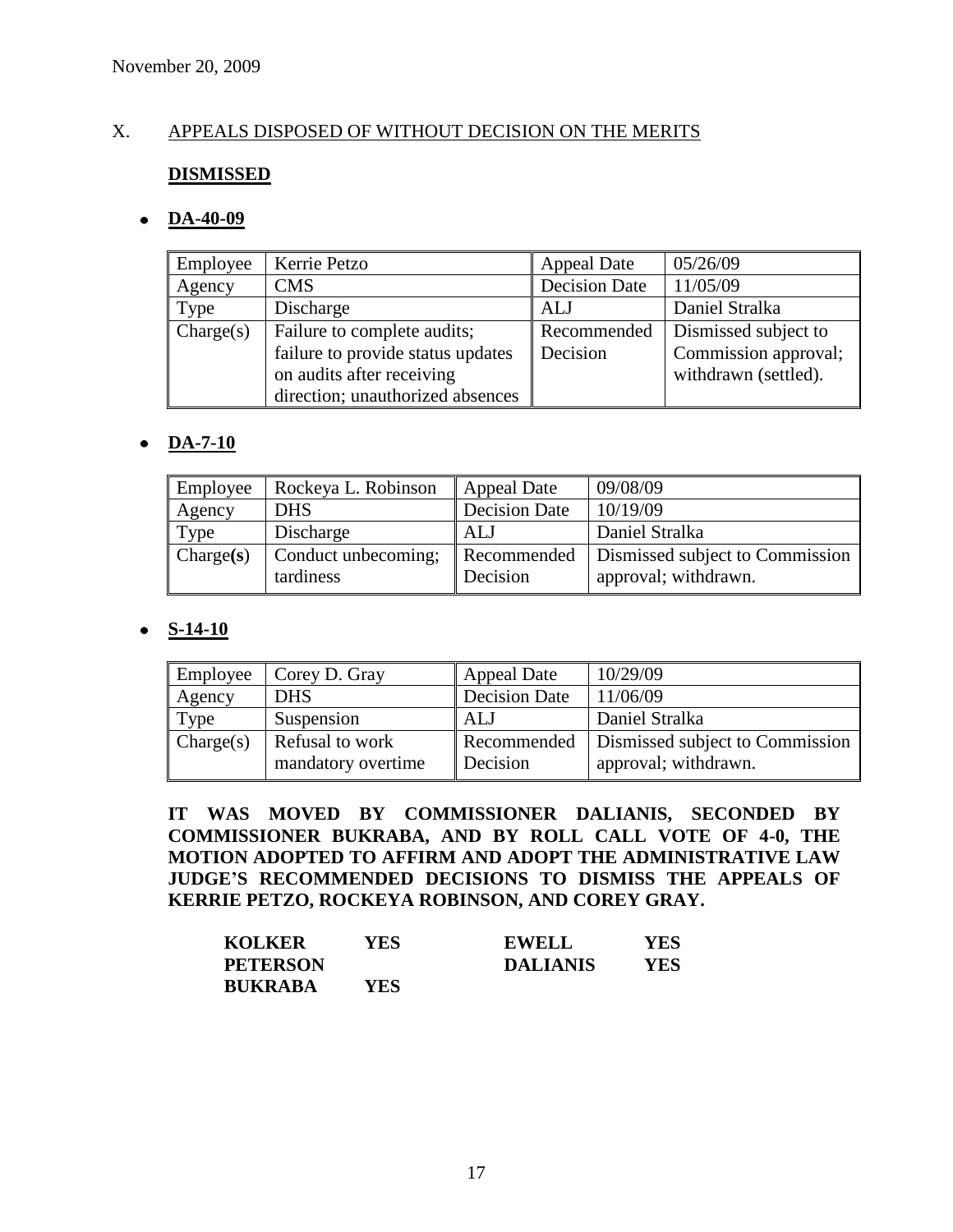### XI. AMENDMENTS TO THE PERSONNEL RULES

### **Section 302.514 Notice of Temporary Layoff**

Notice of temporary layoff shall be served on the employee by the agency 30ten working days in advance of the effective date unless extraordinary operating conditions or events preclude such advance notice.

### **Section 302.520 Indeterminate Layoff Procedure**

a) An operating agency may request the indeterminate layoff of an employee because of lack of funds, material change in duties or organization or lack of work or the abolition of a position for any of these reasons. Based on class, option, agency, county or other designation, an indeterminate layoff shall be within organizational units justified by operations and approved prior to the layoff by the Director. …

### **Section 302.530 Order of Layoff**

a) The following order shall be observed in making an indeterminate layoff:

- 1) No certified, probationary, or provisional employee may be laid off until all exempt, temporary, and emergency employees in the same class, option and the approved layoff organizational unit are terminated;
- 2) No certified or probationary employee may be laid off until all provisional employees in the same class, option and the approved layoff organizational unit are terminated;
- 3) No certified employee may be laid off until all probationary employees in the same class, option and the approved layoff unit are laid off.
- 4) Certified employees will be laid off in reverse order of continuous service in the same class, option and approved layoff unit.
- …

### **Section 302.540 Effective Date of Layoff**

Merit compensation system/broad-banded employees subject to layoff shall be given 30 days notice of the layoff by the employing agency. A list of all current non-bargaining unit vacancies of all positions within the agency shall be provided to the merit compensation system/broad-banded employee with the notice of layoff. If any bargaining unit vacancy remains after all contractual obligations are fulfilled, those bargaining unit vacancies may be offered to non-bargaining unit staff to minimize the impact of the layoff.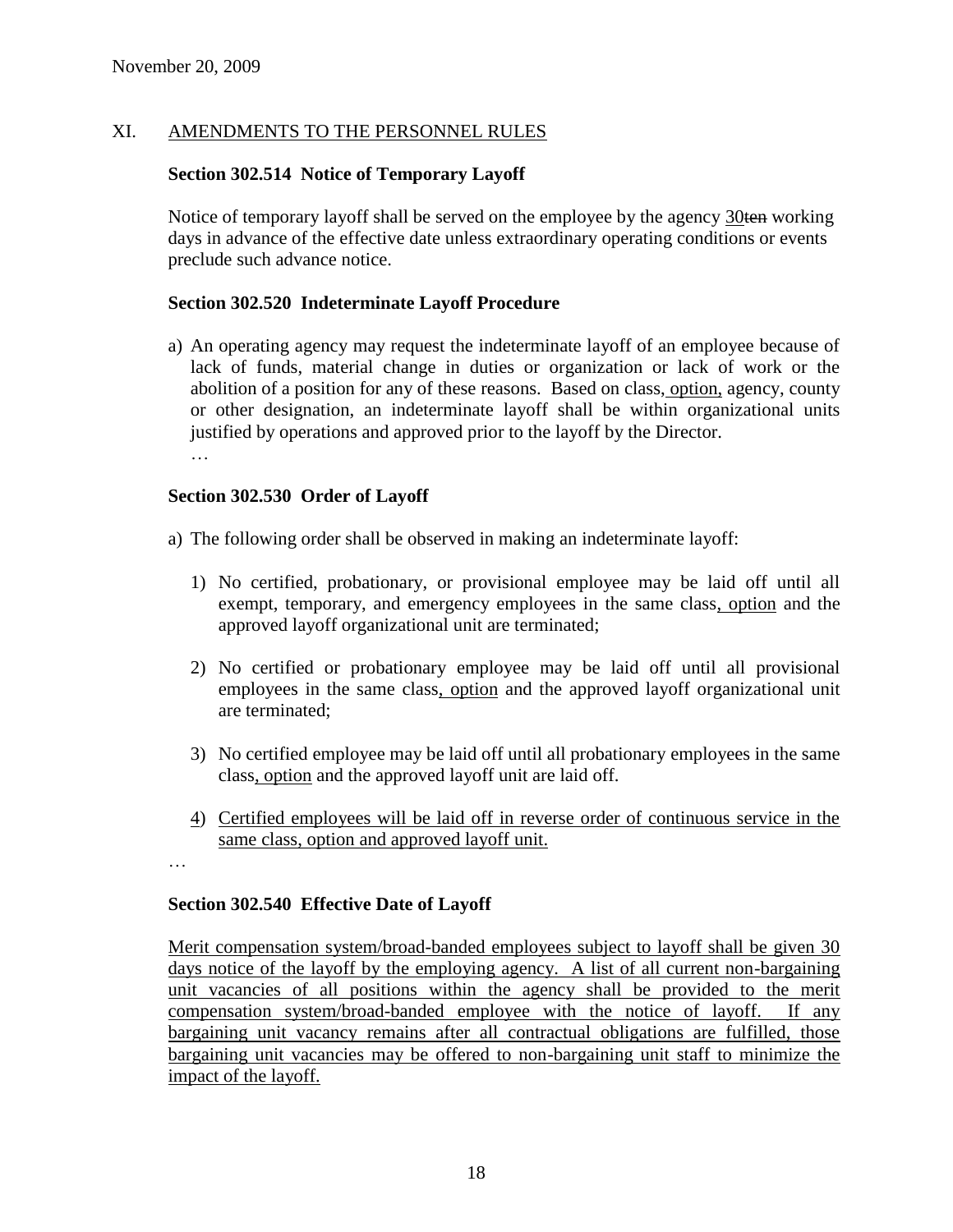Vacancy for any employee subject to layoff is defined as the current, funded, vacant position which management has the present intention to fill.

…

### **Section 302.545 Filling of Vacancies by Merit Compensation System/Broad-Banded Employees Subject to Layoff via Transfer**

Each merit compensation system/broad-banded employee who is subject to layoff shall be offered any vacant positions for the same title held by that employee within the same agency and county from which the employee is subject to layoff and within two additional alternate counties designated by the employee. In the event the employee's facility or office is closing, the employee may designate one additional alternate county, for a total of four counties. In no event shall such vacancies include positions that are subject to collective bargaining, unless those bargaining unit vacancies remain after all contractual obligations have been fulfilled. Temporary, emergency, and provisional employees shall not be granted a transfer request pursuant to Section 302.450.

### **Section 302.550 Employee Opportunity to Seek Voluntary Reduction or Lateral Transfer**

A certified employee as defined in Section 302.530 who is subject to indeterminate layoff as a result of the Director's approval of a layoff plan shall be promptly notified 30 days prior tothereof of the effective date of layoff, and shall then be advised of the opportunity to request voluntary reduction to a current vacant position in accordance with Section 302.500 or lateral transfer to a current vacant position having the same maximum permissible salary or rate in accordance with Section 302.410 or 302.435 within the agency. An employee seeking voluntary reduction must request such in writing to the head of the employing agency prior to the proposed effective date of layoff.

### **Section 302.560 Order of Preference in Voluntary Reduction or Lateral Transfer**

- **…**
- b) Or, in the event a certified employee requests a lateral transfer as a result of his/her pending indeterminate layoff, the certified employee shall be preferred for any current vacant position whose classification has the same maximum permissible salary or rate within the same agency over any probationary or provisional employee, any employee or applicant on an eligible list for such vacant position, any certified employee subject to layoff having lesser continuous service and any certified employee requesting such lateral transfer who is not subject to layoff.

### **Section 302.570 Reemployment Lists**

a) Employees in Titles Subject to Collective Bargaining

The Department shall establish and maintain a reemployment list, by class, option, and agency and county, or other designated geographical area approved by the Director before layoff. A certified employee, except those who are in the Senior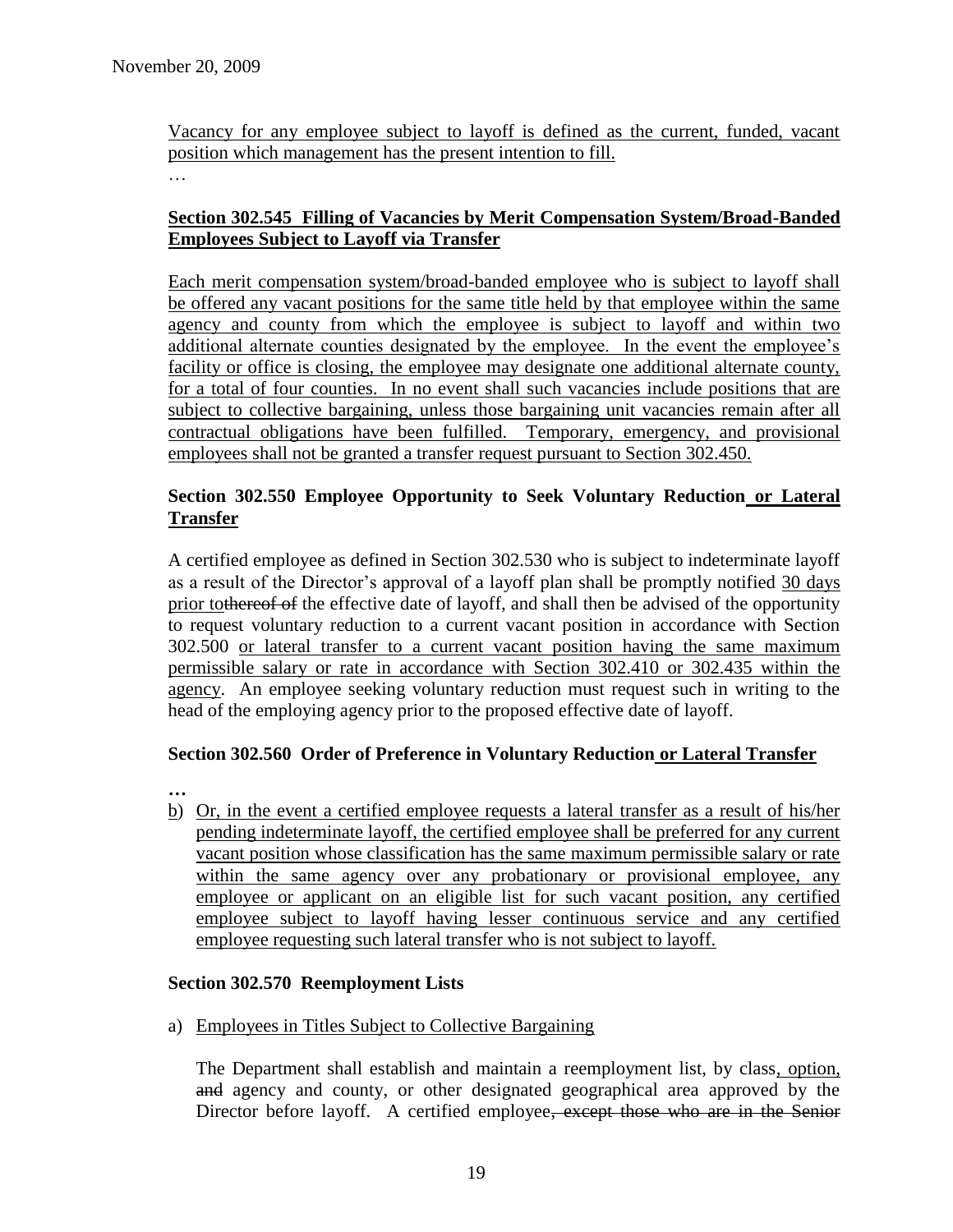Public Service Administrator or the Public Service Administrator classes who are covered by subsections (b) and (c) below, who has been indeterminately laid off shall be placed in order of length of continuous service as defined in Section 302.190 on a reemployment list for recall to the first available assignment to a position in the class (or related classes with substantially similar requirements and duties), option, and agency, and county, or other designated geographical location or area in which the employee was assigned prior to being placed on the reemployment list. Where circumstances warrant, at the discretion of the Director, such reemployment list may be established by related classes and options whose duties are substantially similar to the class from which the employee was laid off.

#### b) Employees in Merit Compensation System/Broad-banded Titles

In the event no vacancies exist as described in Section 302.545, employees in merit compensation system/broad-banded titles shall be placed on the employing agency's reemployment list for 1) the title and option from which the employee was laid off; and 2) any other titles in which the employee was previously certified within the county from which the employee was laid off and within two additional alternate counties designated by the employee. In the event the employee's facility or office is closing, the employee may designate one additional alternate county, for a total of four counties. In no event shall such vacancies include positions that are subject to collective bargaining unless those bargaining unit vacancies remain after all contractual obligations have been fulfilled. Laid off employees shall remain on the reemployment list for three years, commencing with the effective date of layoff. Reemployment of merit compensation system/broad-banded employees to positions under term appointments is subject to the provisions of Section 302.825. Reemployment of merit compensation system/broad-banded employees to non-term appointment Senior Public Service Administrator and Public Service Administrator positions will be placed on the appropriate list for the identical classification and option designation for the position from which the employee was laid off. Certified employees who have been indeterminately laid off from the Senior Public Service Administrator or the Public Administrator classifications will be placed on the appropriate reemployment list for the Senior Public Service Administrator or the Public Service Administrator based on the classification and option designation for the position from which the employee was laid off. The employee shall be placed, in order of length of continuous service as defined in Section 302.190, on a reemployment list for recall to the first available assignment to a position in the class and option, agency, and county or other designated geographical location or area in which the employee was assigned prior to being placed on the reemployment list. …

### **Section 302.590 Removal of Names From Reemployment List**

a) A laid off employee's name shall be removed from the reemployment list when:

- … 3) The employee's name has remained on the reemployment list for 3624 months;
- …